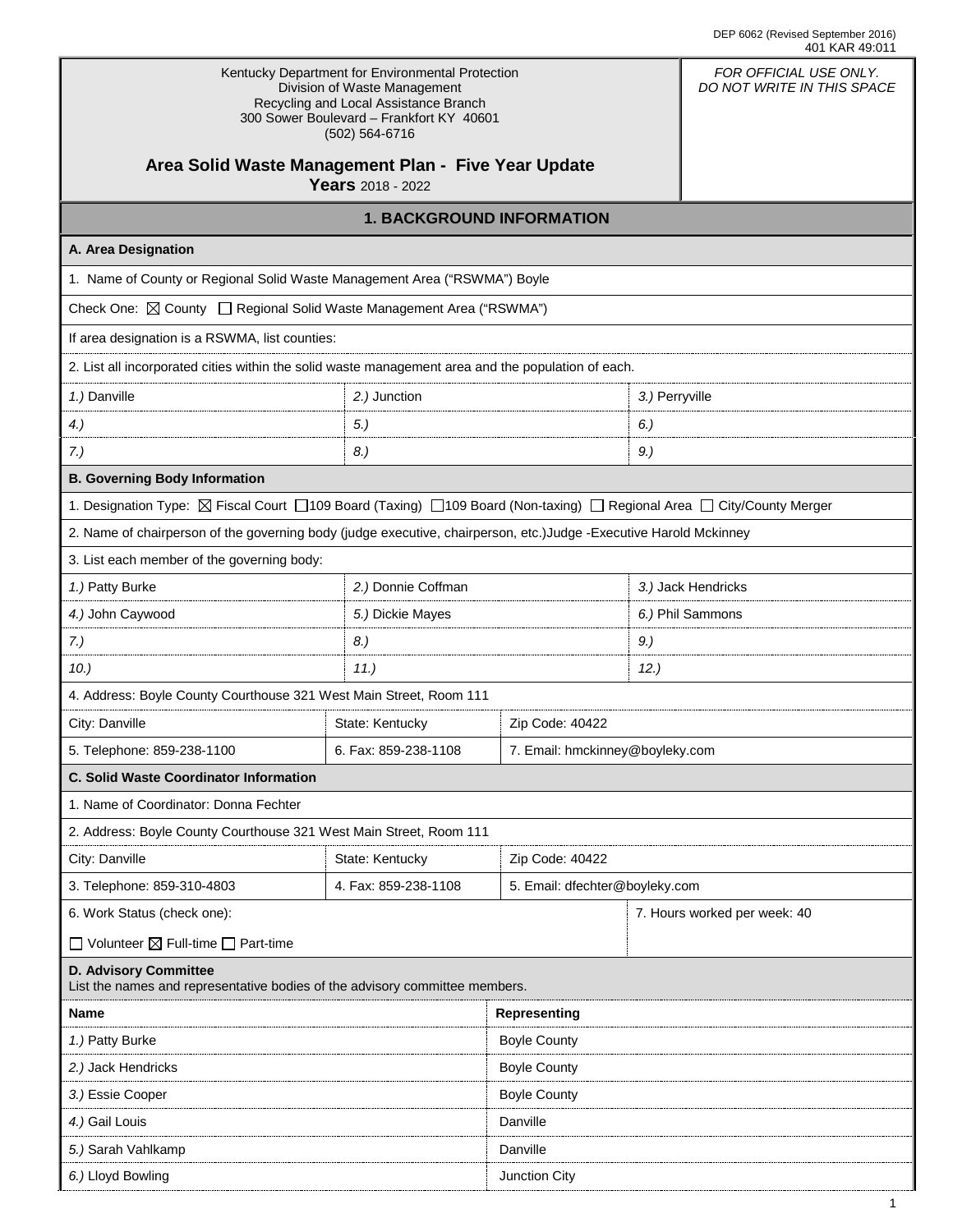DEP 6062 (Revised September 2016) 401 KAR 49:011

| 7.) Ann Sleet                                                                                                                                                                                                                                                                                                                                                                                                                     |                                                        | Perryville      |                 |  |  |  |
|-----------------------------------------------------------------------------------------------------------------------------------------------------------------------------------------------------------------------------------------------------------------------------------------------------------------------------------------------------------------------------------------------------------------------------------|--------------------------------------------------------|-----------------|-----------------|--|--|--|
| E. Preparer Information<br>Complete this section, if the preparer is different than the solid waste coordinator.                                                                                                                                                                                                                                                                                                                  |                                                        |                 |                 |  |  |  |
| 1. Name: SWC                                                                                                                                                                                                                                                                                                                                                                                                                      |                                                        |                 |                 |  |  |  |
| 2. Address: 321 West Main Street, Room 111                                                                                                                                                                                                                                                                                                                                                                                        |                                                        |                 |                 |  |  |  |
| City: Danville                                                                                                                                                                                                                                                                                                                                                                                                                    | State: Kentucky                                        |                 | Zip Code: 40422 |  |  |  |
| 3. Telephone: 859-319-4803                                                                                                                                                                                                                                                                                                                                                                                                        | 4. Fax: 859-238-1108<br>5. Email: dfechter@boyleky.com |                 |                 |  |  |  |
| F. Resolution/Ordinance to Adopt Solid Waste Management Plan 5-Year Update                                                                                                                                                                                                                                                                                                                                                        |                                                        |                 |                 |  |  |  |
| $\boxtimes$ Resolution<br>1. Check one:                                                                                                                                                                                                                                                                                                                                                                                           | $\Box$ Ordinance                                       |                 |                 |  |  |  |
| 2. Public Notice Date: June 19, 2017                                                                                                                                                                                                                                                                                                                                                                                              |                                                        | 3. Date Signed: |                 |  |  |  |
| 4. The following documents must be attached. Check all that have been attached and place at the end of the report with a cover sheet labeled<br>"Chapter 1 Attachments."<br>$\Box$ A signed and dated copy of the resolutions/ordinance adopting the 5-year update<br>$\Box$ A dated original of the public notice, or a copy and an affidavit from the newspaper by whom the notice was originally published<br>Area Designation |                                                        |                 |                 |  |  |  |

r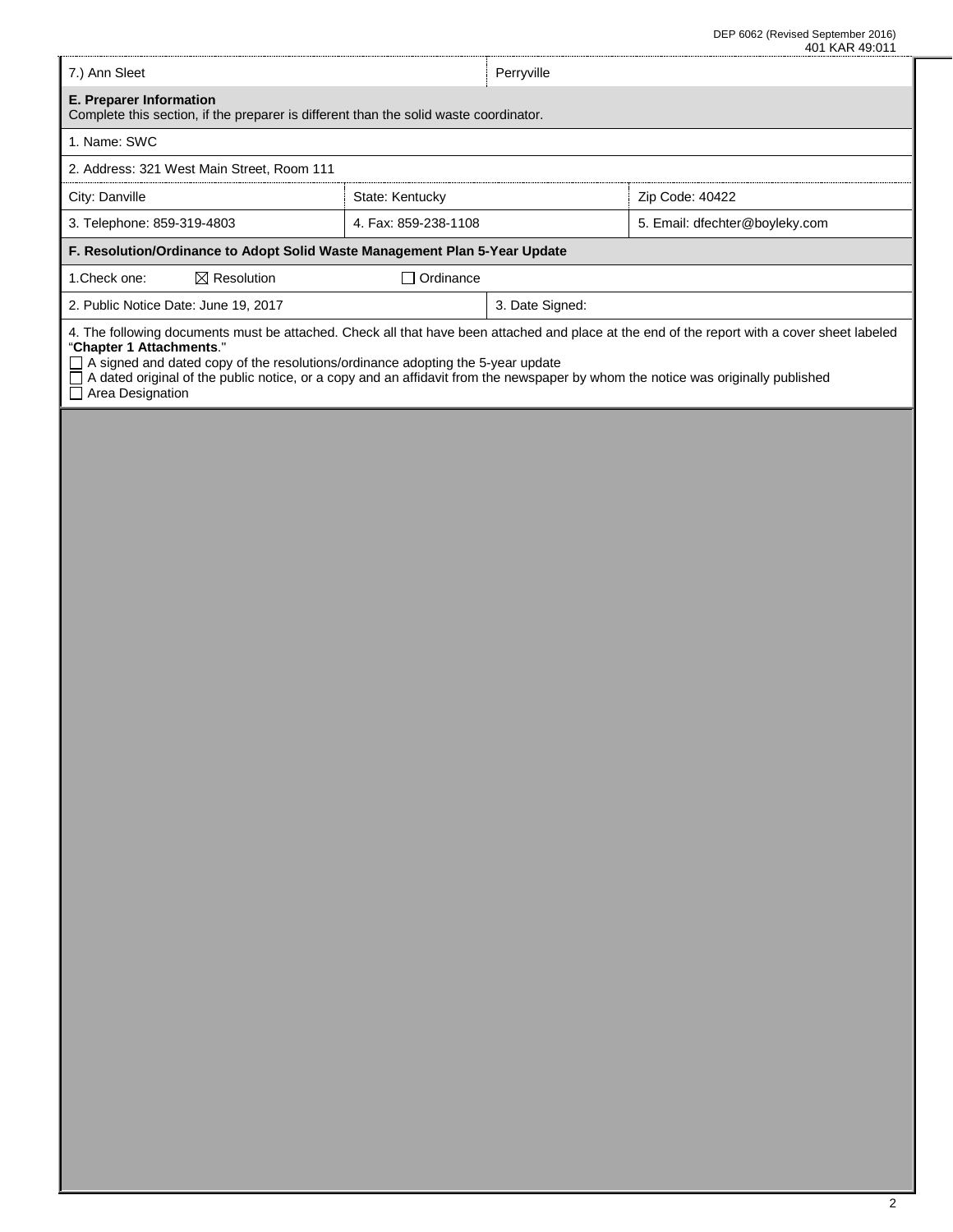|                                                                                                                                                                                                                                                                                                                                                                                                                                                                                                                                                                                                                                                                                                                                                                                                                                                                                                                                                                                                                                                                                                                                                                                                                                                                                                                                                                                                                                                                                           | 40 I NAN 49.01 |
|-------------------------------------------------------------------------------------------------------------------------------------------------------------------------------------------------------------------------------------------------------------------------------------------------------------------------------------------------------------------------------------------------------------------------------------------------------------------------------------------------------------------------------------------------------------------------------------------------------------------------------------------------------------------------------------------------------------------------------------------------------------------------------------------------------------------------------------------------------------------------------------------------------------------------------------------------------------------------------------------------------------------------------------------------------------------------------------------------------------------------------------------------------------------------------------------------------------------------------------------------------------------------------------------------------------------------------------------------------------------------------------------------------------------------------------------------------------------------------------------|----------------|
| <b>2. COLLECTION SYSTEM</b>                                                                                                                                                                                                                                                                                                                                                                                                                                                                                                                                                                                                                                                                                                                                                                                                                                                                                                                                                                                                                                                                                                                                                                                                                                                                                                                                                                                                                                                               |                |
| A. Collection System                                                                                                                                                                                                                                                                                                                                                                                                                                                                                                                                                                                                                                                                                                                                                                                                                                                                                                                                                                                                                                                                                                                                                                                                                                                                                                                                                                                                                                                                      |                |
| $\boxtimes$ Universal<br>1. Ordinance Type (check one):<br>$\Box$ Mandatory                                                                                                                                                                                                                                                                                                                                                                                                                                                                                                                                                                                                                                                                                                                                                                                                                                                                                                                                                                                                                                                                                                                                                                                                                                                                                                                                                                                                               |                |
| Date passed: July 27, 1988                                                                                                                                                                                                                                                                                                                                                                                                                                                                                                                                                                                                                                                                                                                                                                                                                                                                                                                                                                                                                                                                                                                                                                                                                                                                                                                                                                                                                                                                |                |
| 2a. Provide a detailed description of all the collection systems in your SWMA (collection systems include; franchise, permit, municipality<br>owned/operated, private, staffed transfer stations and staffed convenience centers, etc.)<br><b>Boyle County Collection Systems:</b><br>1. Boyle County Fiscal Court, 5 Convenience Centers and service area: Gose Pike, Danville; Alum Springs, Junction City; Perryville,<br>Perryville; Mitchellsburg, Mitchellsburg; Forkland, Forkland. Owned and Operator by the Boyle County Fiscal Court, Staffed with County<br>Employees and serviced by Republic Services who is permitted and has a contract with the Boyle County Fiscal Court 2015 - 2025 w/ 5-year<br>extension option. There are 11,291 Households eligible to use any Convenience Center, but 3,693 or 32.7% use them 100%.<br>2. City of Danville: 6,698 Households (59.3%) and have a franchise agreement with Republic Services through 2020 with up to five (5)<br>1-year extension on contract.<br>3. City of Perryville: 314 Households (2.8%) and have a franchise agreement for curbside solid waste collection with Republic Services<br>through August 2018.<br>4. Boyle County: Private curbside collection with three (3) permitted haulers (McElroy's, Republic Services, and Rumpke) with a total of 586<br>households (5.2%).<br>5. Republic Transfer Station: A private staffed permitted transfer station owned and operated by Republic Services. \$ Fee |                |
| 2b. Attach a signed and dated copy of the current solid waste management ordinance(s) including all related amendments. Place at the end of<br>the report with a cover sheet labeled "Chapter 2 Attachments."                                                                                                                                                                                                                                                                                                                                                                                                                                                                                                                                                                                                                                                                                                                                                                                                                                                                                                                                                                                                                                                                                                                                                                                                                                                                             |                |
| 3. Describe your annual waste hauler registration process including the annual requirement to file reports:                                                                                                                                                                                                                                                                                                                                                                                                                                                                                                                                                                                                                                                                                                                                                                                                                                                                                                                                                                                                                                                                                                                                                                                                                                                                                                                                                                               |                |
| Boyle County Department of Solid Waste Management sends out registration and permit forms to solid waste haulers every December to be<br>completed and submited by February 1 <sup>st</sup> of each year. All registration and permits are included in the Kentucky Division of Waste<br>Management Annual Report due the first of March. Solid Waste Registration/Permit forms can also be obtained at boyleky.com.                                                                                                                                                                                                                                                                                                                                                                                                                                                                                                                                                                                                                                                                                                                                                                                                                                                                                                                                                                                                                                                                      |                |
| <b>B. Collection System Strengths</b>                                                                                                                                                                                                                                                                                                                                                                                                                                                                                                                                                                                                                                                                                                                                                                                                                                                                                                                                                                                                                                                                                                                                                                                                                                                                                                                                                                                                                                                     |                |
| Describe the strengths of your collection system:<br>A. Door-to-Door:<br>1. Convenient<br>2. Reliable<br>3. Inexpensive (City contracts only)<br>4. Curbside Recycling (Danville and Perryville)<br>B. Private Collection:                                                                                                                                                                                                                                                                                                                                                                                                                                                                                                                                                                                                                                                                                                                                                                                                                                                                                                                                                                                                                                                                                                                                                                                                                                                                |                |
| 1. Convenient<br>2. Reliable                                                                                                                                                                                                                                                                                                                                                                                                                                                                                                                                                                                                                                                                                                                                                                                                                                                                                                                                                                                                                                                                                                                                                                                                                                                                                                                                                                                                                                                              |                |
| C. Convenience Center<br>1. 5 Staffed Centers strategically located around Boyle County<br>2. Free of Charge for all Boyle County Residents<br>3. Free Bulky item disposal year round<br>4. Recycling drop-off year round including e-scrap and cooking oil                                                                                                                                                                                                                                                                                                                                                                                                                                                                                                                                                                                                                                                                                                                                                                                                                                                                                                                                                                                                                                                                                                                                                                                                                               |                |
| <b>C. Collection System Weaknesses</b>                                                                                                                                                                                                                                                                                                                                                                                                                                                                                                                                                                                                                                                                                                                                                                                                                                                                                                                                                                                                                                                                                                                                                                                                                                                                                                                                                                                                                                                    |                |
| Describe the weaknesses of your collection system:<br>A. Door-to-Door<br>1. No incentive for waste reduction<br>2. No incentive for recycling<br>3. No community revenue generated from recyclables (Danville)<br>4. No curbside yard waste collection<br>5. No curbside solid waste collection in Junction City<br><b>B.</b> Private Collection<br>1. No incentive for waste reduction                                                                                                                                                                                                                                                                                                                                                                                                                                                                                                                                                                                                                                                                                                                                                                                                                                                                                                                                                                                                                                                                                                   |                |
| 2. No incentive for recycling                                                                                                                                                                                                                                                                                                                                                                                                                                                                                                                                                                                                                                                                                                                                                                                                                                                                                                                                                                                                                                                                                                                                                                                                                                                                                                                                                                                                                                                             |                |

- 3. Extra customer cost for bulky item pick-up
- 4. No curbside yard waste collection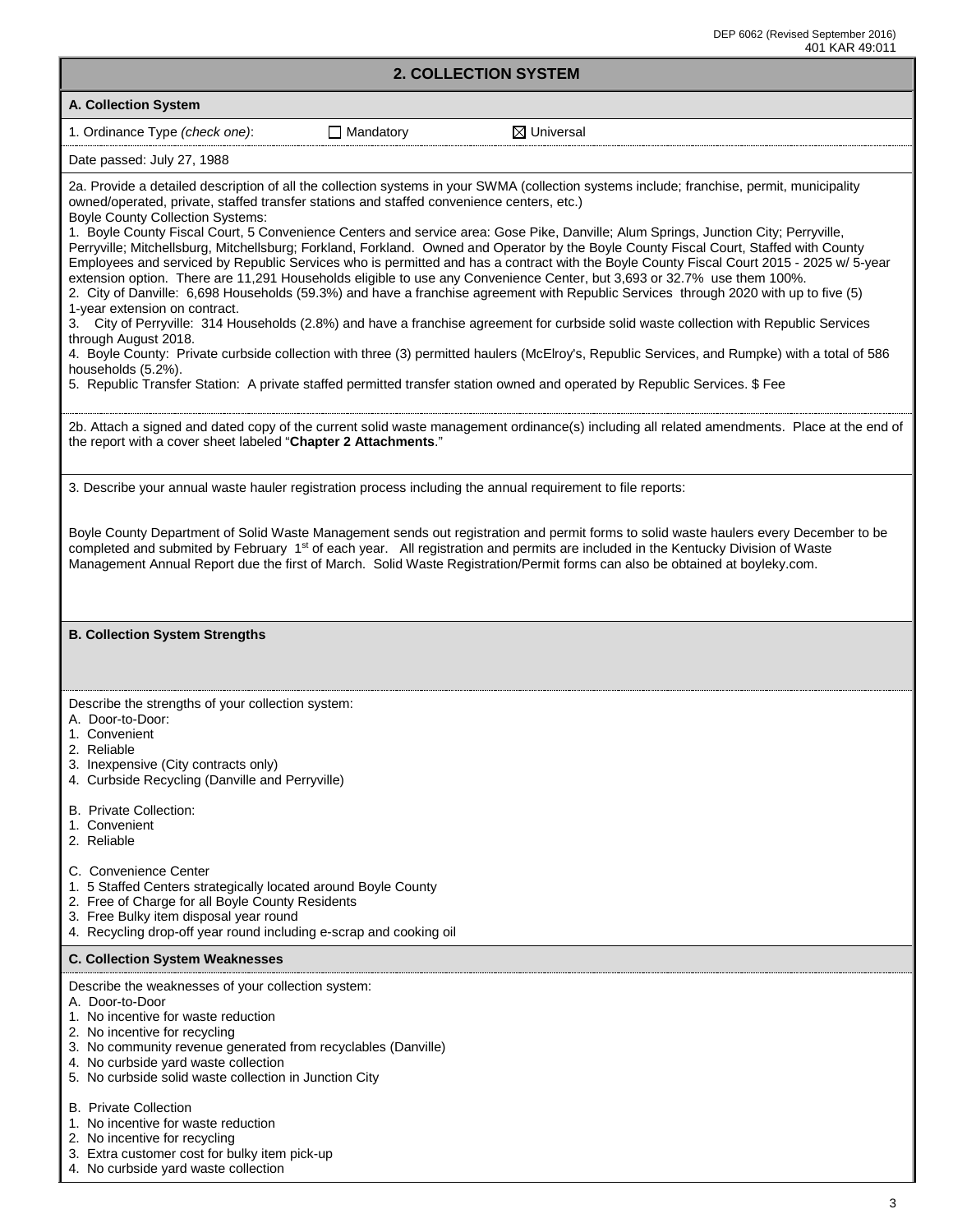- C. Convenience Centers
- 1. Inadequate tracking program
- 2. Out of county customers
- 3. Rental property management and owners
- 4. Over filled 30-yard open top solid waste containers
- 5. To many 30-yard open top solid waste containers

### **D. Collection System Implementation Schedule**

List a detailed account of specific actions or projects the governing body will complete to maintain or improve the collection system, the frequency at which such actions will take place, a date for commencement of the activities and a date at which the activities will cease. **Include educational efforts**.

| <b>Specific Actions</b>                                                                                                                                                                                                                                                                                                                                      | Frequency                              | Month/<br>Year to<br>Begin | Month/<br>Year to End |
|--------------------------------------------------------------------------------------------------------------------------------------------------------------------------------------------------------------------------------------------------------------------------------------------------------------------------------------------------------------|----------------------------------------|----------------------------|-----------------------|
| 1.) Review solid waste ordinances:<br>a. Boyle County<br>b. City of Danville<br>c. Junction City<br>d. City of Perryville<br>Education - Newly elected officials will receive a packet of ordinances and contracts<br>related to solid waste collection for their designated district.                                                                       | As Needed                              | January<br>2018            | December<br>2022      |
| 2.) Public discussion and review pay-as-you-throw collection system for City of Danville up<br>coming solid waste contract<br>Education:<br>Research and collect data on other communities using pay-as-you-throw systems for solid<br>waste contract RFP.                                                                                                   | As Needed                              | July<br>2019               | April<br>2022         |
| 3.) Feasibility of door-to-door solid waste collection in Junction City.<br>Education:<br>Solid Waste Coordinator will host an annual meeting, including guest speakers, to discuss<br>the cost/benefit of curbside solid waste collection geared to residents of Junction City and<br>open to the general public.                                           | Annually                               | March<br>2018              | March<br>2021         |
| 4.) Educate Staff and businesses on proper loading of solid waste open top containers<br>Education:<br>a. Staff - Annual meetings on managing open top containers and follow up mid-year<br>b. Customers - Work with permitted solid waste haulers to develop and pass out<br>information on proper loading of solid waste open top containers to customers. | <b>Bi-Annually</b><br>and<br>As Needed | January<br>2018            | December<br>2022      |
| 5.) Public discussion and review of curbside yard waste collection for the purpose of<br>recycling - City of Danville<br>Education:<br>Research and collect data on other communities collecting yard waste at the curb for the<br>purpose of recycling. If approved, attach as part of City of Danville solid waste contract<br>RFP.                        | As Needed                              | July<br>2019               | April<br>2022         |
| 6.) Education through staff, radio, newspaper, brochure, flyers, cinema, school programs,<br>and website (boyleky.com)                                                                                                                                                                                                                                       | Daily                                  | January<br>2018            | Dec.<br>2022          |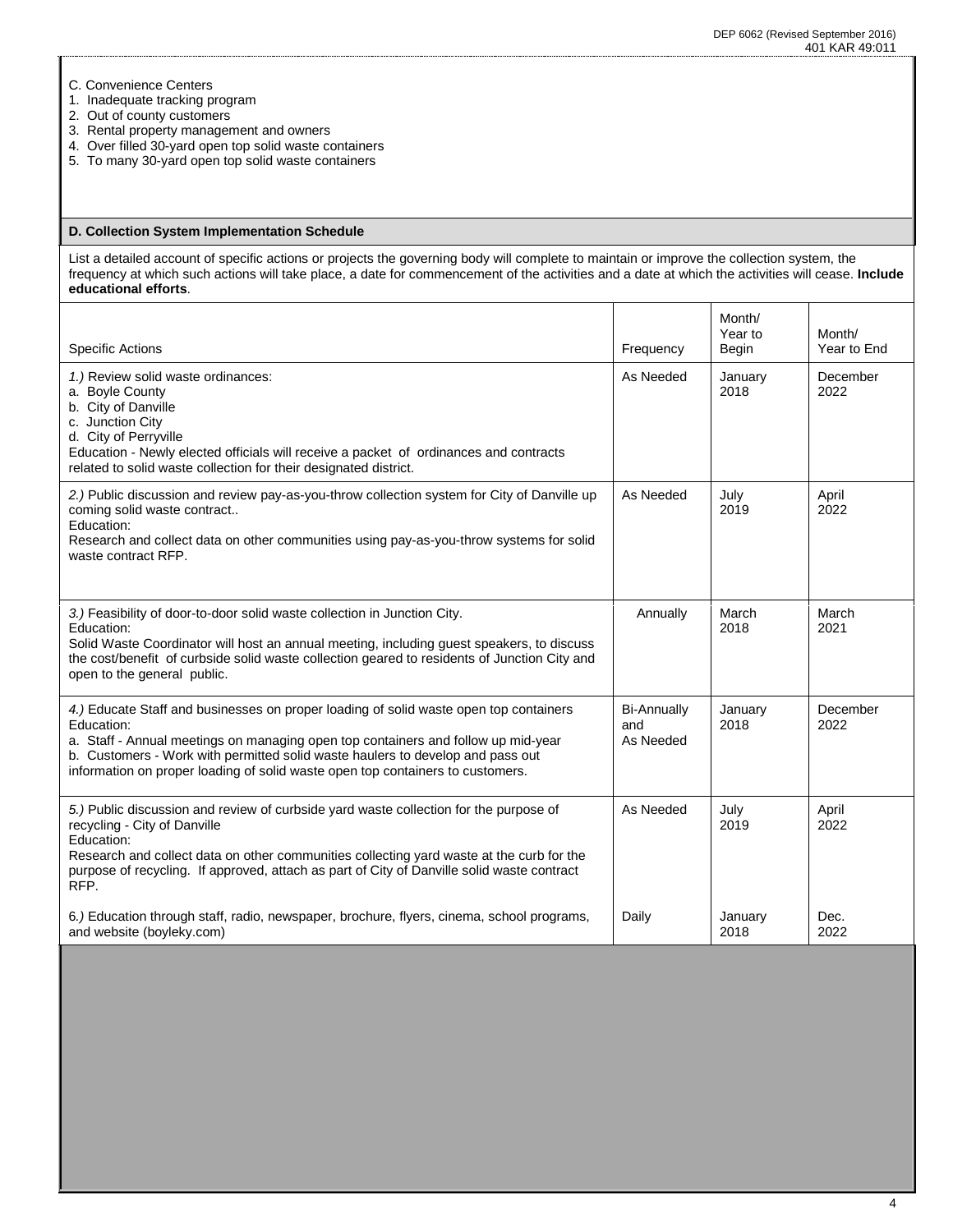| <b>3. DISPOSAL SYSTEM</b>                                                                                                                                                                                                                                                                                                                                            |                                                                 |                  |                                                                 |  |  |
|----------------------------------------------------------------------------------------------------------------------------------------------------------------------------------------------------------------------------------------------------------------------------------------------------------------------------------------------------------------------|-----------------------------------------------------------------|------------------|-----------------------------------------------------------------|--|--|
| A. Disposal System                                                                                                                                                                                                                                                                                                                                                   |                                                                 |                  |                                                                 |  |  |
| 1. Provide SWMA population and municipal solid waste disposal projections for five (5), ten (10), and twenty (20) years in the future.                                                                                                                                                                                                                               |                                                                 |                  |                                                                 |  |  |
|                                                                                                                                                                                                                                                                                                                                                                      |                                                                 |                  |                                                                 |  |  |
| Population 2020: 29,048                                                                                                                                                                                                                                                                                                                                              | Population 2025: 29,176                                         |                  | Population 2033: 28,984                                         |  |  |
|                                                                                                                                                                                                                                                                                                                                                                      |                                                                 |                  |                                                                 |  |  |
| <b>Waste Generation Projection</b><br>2018 - 2022: 127,178 Tons                                                                                                                                                                                                                                                                                                      | <b>Waste Generation Projection</b><br>2023 - 2027: 127,738 Tons |                  | <b>Waste Generation Projection</b><br>2028 - 2037: 253,795 Tons |  |  |
|                                                                                                                                                                                                                                                                                                                                                                      |                                                                 |                  |                                                                 |  |  |
|                                                                                                                                                                                                                                                                                                                                                                      |                                                                 |                  |                                                                 |  |  |
| 2. List all contained landfills, including out-of-state landfills that will be used by your governing body during the 5-year update period. Provide                                                                                                                                                                                                                  |                                                                 |                  |                                                                 |  |  |
| capacity assurance letters demonstrating a minimum of 10 years of capacity from the landfill(s) and copies of any contractual agreements with<br>those disposal facilities. Place at the end of the report with a cover sheet labeled "Chapter 3 Attachments."                                                                                                       |                                                                 |                  |                                                                 |  |  |
| 1.) Landfill Name: Tri K Landfill                                                                                                                                                                                                                                                                                                                                    |                                                                 |                  | Permit #:069-00004                                              |  |  |
| Address: 1905 Kentucky Hwy. 3249 P.O. Box 435                                                                                                                                                                                                                                                                                                                        |                                                                 |                  |                                                                 |  |  |
| City: Stanford                                                                                                                                                                                                                                                                                                                                                       |                                                                 | State: Kentucky  | Zip Code: 40484                                                 |  |  |
| 2.) Landfill Name:                                                                                                                                                                                                                                                                                                                                                   |                                                                 |                  | Permit#:                                                        |  |  |
| Address:                                                                                                                                                                                                                                                                                                                                                             |                                                                 |                  |                                                                 |  |  |
| City:                                                                                                                                                                                                                                                                                                                                                                |                                                                 | State:           | Zip Code:                                                       |  |  |
| 3.) Landfill Name:                                                                                                                                                                                                                                                                                                                                                   |                                                                 |                  | Permit #:                                                       |  |  |
| Address:                                                                                                                                                                                                                                                                                                                                                             |                                                                 |                  |                                                                 |  |  |
| City:                                                                                                                                                                                                                                                                                                                                                                | State:<br>Zip Code:                                             |                  |                                                                 |  |  |
| 3. Provide a complete inventory of all disposal facilities currently operating in your SWMA. Facilities to include are: contained landfills,<br>construction/demolition debris landfills greater than one acre, incinerators or other technologies that accept municipal solid waste and medical<br>waste incinerators that accept medical waste from other sources. |                                                                 | None             |                                                                 |  |  |
| 1.) Facility Name:                                                                                                                                                                                                                                                                                                                                                   |                                                                 | Ownership:       |                                                                 |  |  |
| Address:                                                                                                                                                                                                                                                                                                                                                             |                                                                 |                  |                                                                 |  |  |
| City:                                                                                                                                                                                                                                                                                                                                                                |                                                                 | State:           | Zip Code:                                                       |  |  |
| Cost to users:<br>(\$/Top)                                                                                                                                                                                                                                                                                                                                           |                                                                 | Life expectancy: | Years                                                           |  |  |
| Level of compliance with state and federal laws:                                                                                                                                                                                                                                                                                                                     |                                                                 |                  |                                                                 |  |  |
| 2.) Facility Name:                                                                                                                                                                                                                                                                                                                                                   |                                                                 |                  |                                                                 |  |  |
| Address:                                                                                                                                                                                                                                                                                                                                                             |                                                                 | Ownership:       |                                                                 |  |  |
| City:                                                                                                                                                                                                                                                                                                                                                                |                                                                 |                  |                                                                 |  |  |
| (\$/ Ton)<br>Cost to users:                                                                                                                                                                                                                                                                                                                                          | State:                                                          |                  | Zip Code:                                                       |  |  |
| Level of compliance with state and federal laws:                                                                                                                                                                                                                                                                                                                     |                                                                 | Life expectancy: | Years                                                           |  |  |
| 3.) Facility Name:                                                                                                                                                                                                                                                                                                                                                   |                                                                 |                  |                                                                 |  |  |
| Address:                                                                                                                                                                                                                                                                                                                                                             |                                                                 | Ownership:       |                                                                 |  |  |
| City:                                                                                                                                                                                                                                                                                                                                                                |                                                                 |                  |                                                                 |  |  |
| Cost to users: \$<br>(\$/ Ton)                                                                                                                                                                                                                                                                                                                                       | State:                                                          |                  | Zip Code:                                                       |  |  |
| Level of compliance with state and federal laws:                                                                                                                                                                                                                                                                                                                     |                                                                 | Life expectancy: | Years                                                           |  |  |

4. SWMA's hosting a landfill must complete question 4. All other SWMA's may proceed to question 5.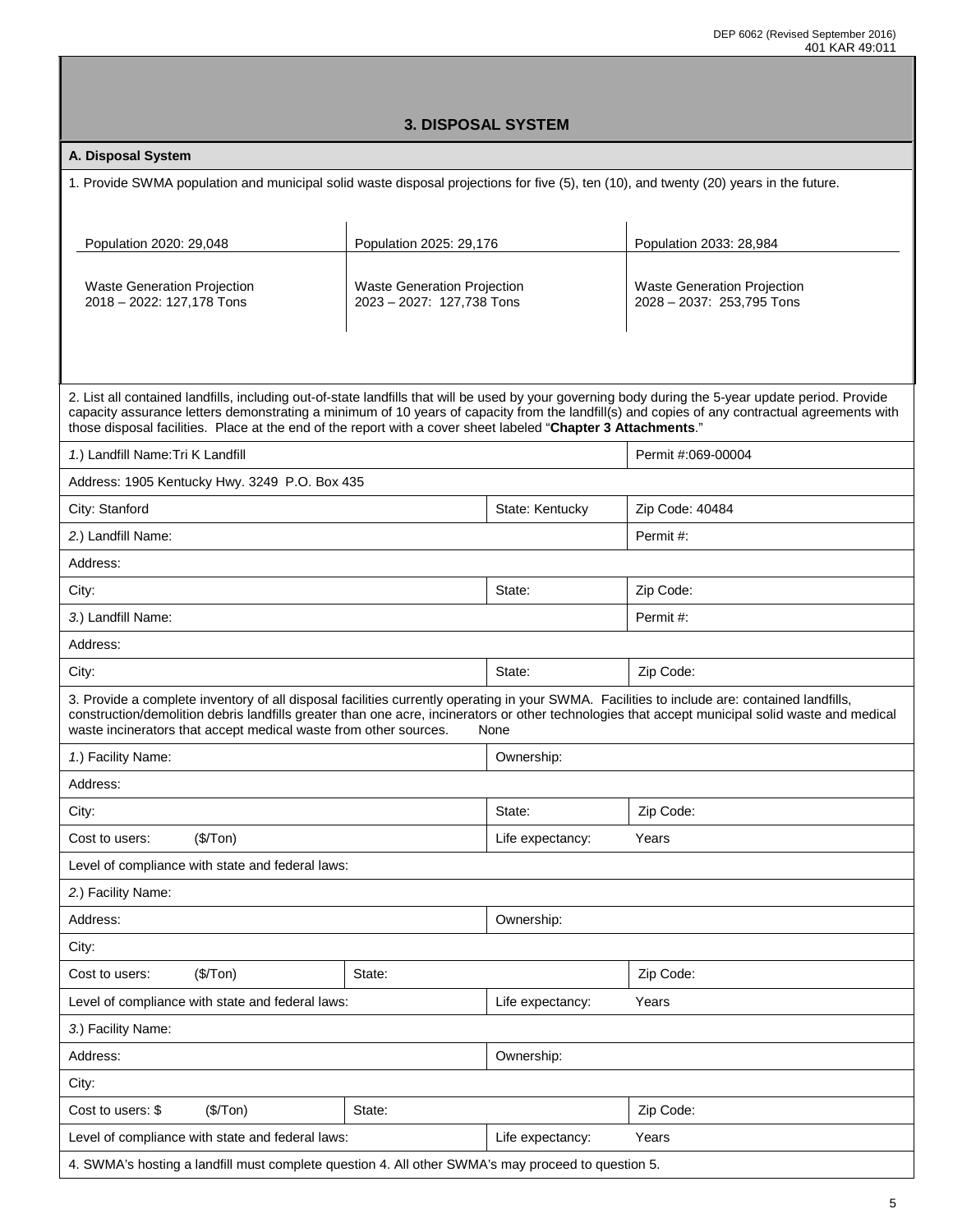|                                                                                                                                                                                                                                                                                                                                                                                                                                                                                                                                                                                                                                                                                                                                                                                                                                                                                                                                                                                                                                                                                                                                                                                                                                                                                                                                                                                                | 401 NAR 49.011 |
|------------------------------------------------------------------------------------------------------------------------------------------------------------------------------------------------------------------------------------------------------------------------------------------------------------------------------------------------------------------------------------------------------------------------------------------------------------------------------------------------------------------------------------------------------------------------------------------------------------------------------------------------------------------------------------------------------------------------------------------------------------------------------------------------------------------------------------------------------------------------------------------------------------------------------------------------------------------------------------------------------------------------------------------------------------------------------------------------------------------------------------------------------------------------------------------------------------------------------------------------------------------------------------------------------------------------------------------------------------------------------------------------|----------------|
| 4a. Identify the following for each contained solid waste disposal facility hosted in your SWMA:                                                                                                                                                                                                                                                                                                                                                                                                                                                                                                                                                                                                                                                                                                                                                                                                                                                                                                                                                                                                                                                                                                                                                                                                                                                                                               |                |
| Landfill:                                                                                                                                                                                                                                                                                                                                                                                                                                                                                                                                                                                                                                                                                                                                                                                                                                                                                                                                                                                                                                                                                                                                                                                                                                                                                                                                                                                      | Permit #:      |
| Total capacity authorized to date:<br>Tons                                                                                                                                                                                                                                                                                                                                                                                                                                                                                                                                                                                                                                                                                                                                                                                                                                                                                                                                                                                                                                                                                                                                                                                                                                                                                                                                                     |                |
| Amount disposed in landfill to date:<br>Tons                                                                                                                                                                                                                                                                                                                                                                                                                                                                                                                                                                                                                                                                                                                                                                                                                                                                                                                                                                                                                                                                                                                                                                                                                                                                                                                                                   |                |
| Remaining authorized capacity: 0.00 Tons                                                                                                                                                                                                                                                                                                                                                                                                                                                                                                                                                                                                                                                                                                                                                                                                                                                                                                                                                                                                                                                                                                                                                                                                                                                                                                                                                       |                |
| 5. Describe any proposal(s) for new disposal facilities or expansions of existing disposal facilities (landfill, incinerators, or other approved<br>technologies, etc.) planned during the 5-year update period:                                                                                                                                                                                                                                                                                                                                                                                                                                                                                                                                                                                                                                                                                                                                                                                                                                                                                                                                                                                                                                                                                                                                                                               |                |
| Boyle County Solid Waste Coordinator will be working with the County judge-Executive and Engineer on the replacement of Solid Waste<br>Compactors, as needed at all five (5) Convenience Centers (Gose Pike, Alum springs, Perryville, Mitchellsburg, and Forkland)                                                                                                                                                                                                                                                                                                                                                                                                                                                                                                                                                                                                                                                                                                                                                                                                                                                                                                                                                                                                                                                                                                                            |                |
|                                                                                                                                                                                                                                                                                                                                                                                                                                                                                                                                                                                                                                                                                                                                                                                                                                                                                                                                                                                                                                                                                                                                                                                                                                                                                                                                                                                                |                |
| 6. Describe the county's emergency disaster plan to address solid waste concerns in the event of natural disasters (flooding, snow/ice storms,<br>tornadoes, earthquakes, etc.):                                                                                                                                                                                                                                                                                                                                                                                                                                                                                                                                                                                                                                                                                                                                                                                                                                                                                                                                                                                                                                                                                                                                                                                                               |                |
| - Next Page                                                                                                                                                                                                                                                                                                                                                                                                                                                                                                                                                                                                                                                                                                                                                                                                                                                                                                                                                                                                                                                                                                                                                                                                                                                                                                                                                                                    |                |
|                                                                                                                                                                                                                                                                                                                                                                                                                                                                                                                                                                                                                                                                                                                                                                                                                                                                                                                                                                                                                                                                                                                                                                                                                                                                                                                                                                                                |                |
| 7. Describe plans to research alternative approaches to solid waste management:                                                                                                                                                                                                                                                                                                                                                                                                                                                                                                                                                                                                                                                                                                                                                                                                                                                                                                                                                                                                                                                                                                                                                                                                                                                                                                                |                |
| As technology expands and alternative approaches to solid waste disposal are being created and tested, Boyle County continues to look at<br>environmentally friendly, and cost effective disposal methods for it's residents. The basic approach taken: periodic magazines, attending<br>conferences, networking, and keeping in touch with the Kentucky Division of Waste Management Local Assitance Branch.                                                                                                                                                                                                                                                                                                                                                                                                                                                                                                                                                                                                                                                                                                                                                                                                                                                                                                                                                                                  |                |
| <b>B. Disposal Practices Strengths.</b>                                                                                                                                                                                                                                                                                                                                                                                                                                                                                                                                                                                                                                                                                                                                                                                                                                                                                                                                                                                                                                                                                                                                                                                                                                                                                                                                                        |                |
| Describe the strengths of your existing disposal practices:<br>1. Door-to-door solid waste pick-up in Danville and Perryville<br>2. Door-to-door curbside recycling in Danville, Perryville and Old Bridge Sub-division<br>3. Privately owned transfer station in downtown Danville - \$<br>4. Curbside bulky item pick-up for Danville and Perryville (Spring/Fall)<br>5. Bulky Item drop-off at all five (5) convenience centers<br>6. Private curbside solid waste collection/disposal in rural area(s) - \$<br>7. All five (5) manned conveniences centers accept recyclables, including scrap metal<br>8. Proof of residency, strictly enforced, at all convenience centers<br>9. City of Danville leaf collection (Fall)<br>10. City of Danville Leaf mulch give-a-way (Spring - Earth day)<br>11. Alum Springs convenience center accepts trees and limbs for waste-to-energy plant in Taylor County. Free public drop-off (year round)<br>12. Spent cooking oil recycling drop-off for residents and small businesses at Gose Pike Convenience Center (year round)<br>13. Textiles drop-off locations at for residents at Gose Pike and Alum springs Convenience Center.<br>14. Kentucky Household Hazardous Waste Grant every-other-year availability<br>15. Rinse and Return program and Kentucky Hazardous Materials Program (agriculture)<br>16. Free Dead Animal Removal Services |                |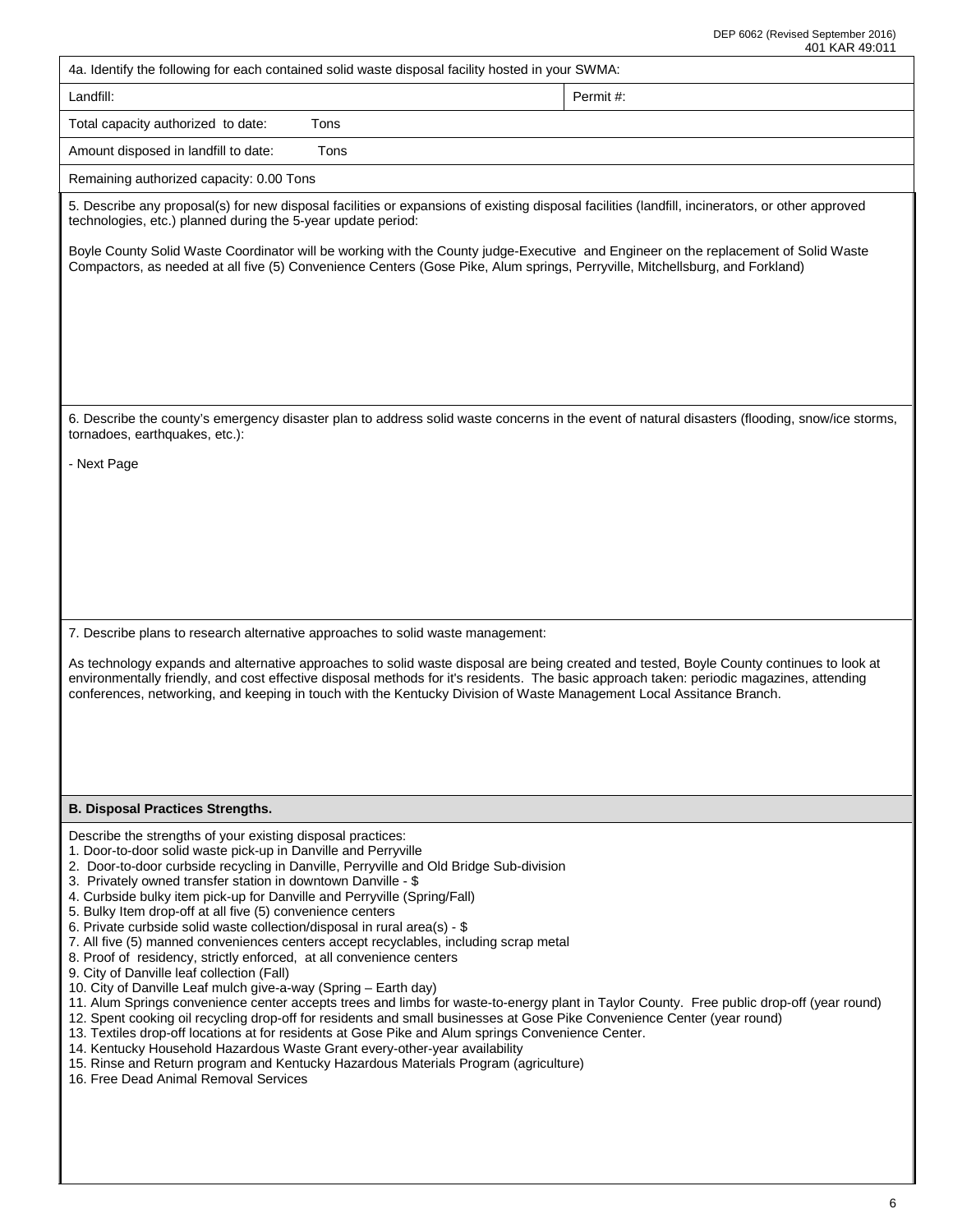| C. Disposal Practices Weaknesses.                                                                                                                                                                                                                                                                                      |                       |                   |                   |
|------------------------------------------------------------------------------------------------------------------------------------------------------------------------------------------------------------------------------------------------------------------------------------------------------------------------|-----------------------|-------------------|-------------------|
| Describe the weaknesses of your existing disposal practices:                                                                                                                                                                                                                                                           |                       |                   |                   |
| Convenience Centers/Door-to-Door/Private:                                                                                                                                                                                                                                                                              |                       |                   |                   |
| 1. No incentive for waste reduction<br>2. No incentive for recycling<br>3. Overfilled 30/40 yard containers (convenience center, business, and industry)<br>4. Improper tarping methods (residents and haulers)                                                                                                        |                       |                   |                   |
| D. Disposal Implementation Schedule                                                                                                                                                                                                                                                                                    |                       |                   |                   |
| List a detailed account of specific actions or projects the governing body will complete to maintain or improve its disposal system, the<br>frequency at which such actions will take place, a date for commencement of the activities, and a date at which the activities will cease.<br>Include educational efforts. |                       |                   |                   |
|                                                                                                                                                                                                                                                                                                                        |                       | Month/<br>Year to | Month/<br>Year to |
| <b>Specific Actions</b><br>1.) Continue to expand recycling opportunities through State Recycling Grants.                                                                                                                                                                                                              | Frequency<br>Annually | Begin<br>January  | End<br>January    |
|                                                                                                                                                                                                                                                                                                                        | as<br>Needed          | 2018              | 2022              |
| 2.) City of Danville will review option of pay-as-you-throw system in new solid waste contract                                                                                                                                                                                                                         | As Needed             | July<br>2019      | July<br>2022      |
| 3.) Feasibility of curbside yard waste and wood waste recycling for City of Danville                                                                                                                                                                                                                                   | Annually              | March<br>2018     | March<br>2022     |
| 4) Recycle containers at festivals, fairs, and special events                                                                                                                                                                                                                                                          | All                   | January<br>2018   | Dec.<br>2022      |
| 5) Education through staff, radio, newspaper, brochures, flyers, cinema, and website                                                                                                                                                                                                                                   | Daily                 | January<br>2018   | Dec.<br>2022      |
| 6) Continue to upgrade all convenience centers (ei. -compactors, boxes, ect.) and research options and<br>feasibility for financial mechanism to offset expense of Convenience Centers.                                                                                                                                | Annually              | March<br>2018     | March<br>2022     |
| 7) Education through staff, radio, newspaper, brochure, flyers, cinema, school programs,<br>and website (boyleky.com)                                                                                                                                                                                                  | Daily                 | January<br>2018   | Dec.<br>2022      |
|                                                                                                                                                                                                                                                                                                                        |                       |                   |                   |
|                                                                                                                                                                                                                                                                                                                        |                       |                   |                   |
|                                                                                                                                                                                                                                                                                                                        |                       |                   |                   |
|                                                                                                                                                                                                                                                                                                                        |                       |                   |                   |
|                                                                                                                                                                                                                                                                                                                        |                       |                   |                   |
|                                                                                                                                                                                                                                                                                                                        |                       |                   |                   |
|                                                                                                                                                                                                                                                                                                                        |                       |                   |                   |
|                                                                                                                                                                                                                                                                                                                        |                       |                   |                   |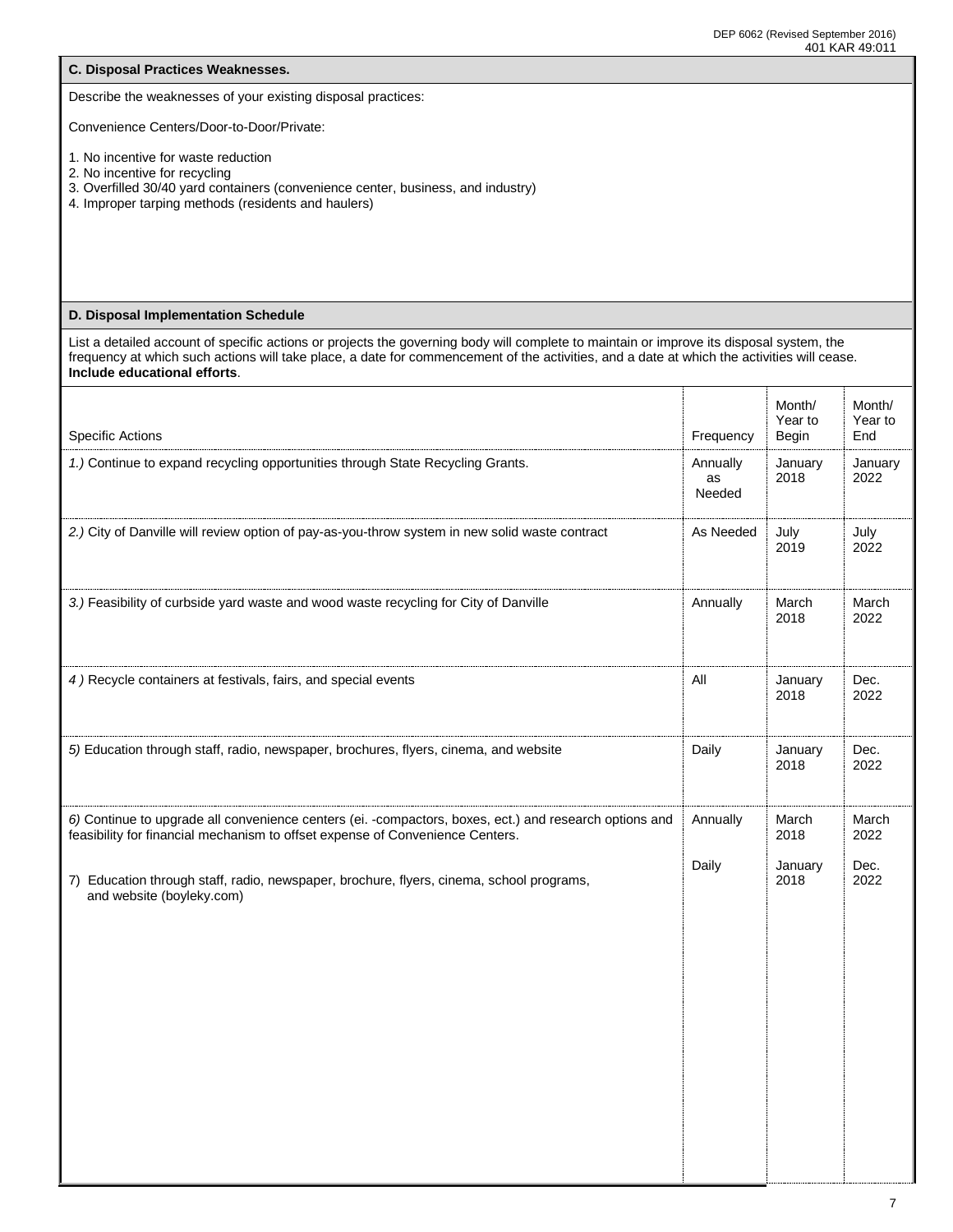| <b>4. RECYCLING AND REDUCTION</b>                                                                                                                                                                                                                                                                                                                                                                                                                                                                                                                                                                                                                                                                                                                                                                                                                                                                                                                                                                                                                                                                                                                                                                                                                                                                                                                                                                                                                                                               |                              |           |  |  |
|-------------------------------------------------------------------------------------------------------------------------------------------------------------------------------------------------------------------------------------------------------------------------------------------------------------------------------------------------------------------------------------------------------------------------------------------------------------------------------------------------------------------------------------------------------------------------------------------------------------------------------------------------------------------------------------------------------------------------------------------------------------------------------------------------------------------------------------------------------------------------------------------------------------------------------------------------------------------------------------------------------------------------------------------------------------------------------------------------------------------------------------------------------------------------------------------------------------------------------------------------------------------------------------------------------------------------------------------------------------------------------------------------------------------------------------------------------------------------------------------------|------------------------------|-----------|--|--|
| A. Recycling/Reduction Program                                                                                                                                                                                                                                                                                                                                                                                                                                                                                                                                                                                                                                                                                                                                                                                                                                                                                                                                                                                                                                                                                                                                                                                                                                                                                                                                                                                                                                                                  |                              |           |  |  |
| $\boxtimes$ Yes<br>$\Box$ No<br>1. Is recycling offered in your SWMA?                                                                                                                                                                                                                                                                                                                                                                                                                                                                                                                                                                                                                                                                                                                                                                                                                                                                                                                                                                                                                                                                                                                                                                                                                                                                                                                                                                                                                           |                              |           |  |  |
| 2. Describe your SWMA's annual recycler registration process including the annual requirements to file reports:                                                                                                                                                                                                                                                                                                                                                                                                                                                                                                                                                                                                                                                                                                                                                                                                                                                                                                                                                                                                                                                                                                                                                                                                                                                                                                                                                                                 |                              |           |  |  |
| Boyle County Department of Solid Waste Management sends out registration and permit forms to recyclers every December to be completed<br>and submited by February 1st of each year. All registration and permits are included in the Kentucky Division of Waste Management Annual<br>Report due the first of March. Recyclers Registration/Permit forms can also be obtained at boyleky.com.                                                                                                                                                                                                                                                                                                                                                                                                                                                                                                                                                                                                                                                                                                                                                                                                                                                                                                                                                                                                                                                                                                    |                              |           |  |  |
| 3. Do you have a plan to reduce the need for land disposal of yard waste?<br>If yes, describe:                                                                                                                                                                                                                                                                                                                                                                                                                                                                                                                                                                                                                                                                                                                                                                                                                                                                                                                                                                                                                                                                                                                                                                                                                                                                                                                                                                                                  | $\boxtimes$ Yes<br>$\Box$ No |           |  |  |
| 1. City of Danville leaf compost curbside service to every home, leaves are brought to State permitted land-farm.<br>2. City of Danville leaf compost give-away each spring.<br>3. Boyle County tree and limb (including Christmas trees) drop-off at the Alum Springs for residents and industrial wood waste from industries<br>for the purpose of recycling through waste-to-energy. Cox Interiors out of Taylor County grinds and transports materials to their plant for fuel<br>operation off the grid.<br>4. Boyle County Convenience Centers, Cities of Danville and Perryville, and private haulers still accept yard waste at the curb for landfilling.<br>State regulations allow for the continuing disposal of yard waste in landfills.                                                                                                                                                                                                                                                                                                                                                                                                                                                                                                                                                                                                                                                                                                                                            |                              |           |  |  |
| 4. Does your SWMA collect or manage yard waste for the purpose of diverting it from a landfill?                                                                                                                                                                                                                                                                                                                                                                                                                                                                                                                                                                                                                                                                                                                                                                                                                                                                                                                                                                                                                                                                                                                                                                                                                                                                                                                                                                                                 | $\boxtimes$ Yes              | $\Box$ No |  |  |
| 5. List the counties and cities within your SWMA that collect or manage yard waste for the purpose of diverting it from the landfill?                                                                                                                                                                                                                                                                                                                                                                                                                                                                                                                                                                                                                                                                                                                                                                                                                                                                                                                                                                                                                                                                                                                                                                                                                                                                                                                                                           |                              |           |  |  |
| Danville                                                                                                                                                                                                                                                                                                                                                                                                                                                                                                                                                                                                                                                                                                                                                                                                                                                                                                                                                                                                                                                                                                                                                                                                                                                                                                                                                                                                                                                                                        |                              |           |  |  |
| <b>Boyle County</b>                                                                                                                                                                                                                                                                                                                                                                                                                                                                                                                                                                                                                                                                                                                                                                                                                                                                                                                                                                                                                                                                                                                                                                                                                                                                                                                                                                                                                                                                             |                              |           |  |  |
|                                                                                                                                                                                                                                                                                                                                                                                                                                                                                                                                                                                                                                                                                                                                                                                                                                                                                                                                                                                                                                                                                                                                                                                                                                                                                                                                                                                                                                                                                                 |                              |           |  |  |
| 6. List all permitted composting operations currently operating in your SWMA. If no composting operation exists, detail any actions your SWMA<br>plans to take to encourage composting:                                                                                                                                                                                                                                                                                                                                                                                                                                                                                                                                                                                                                                                                                                                                                                                                                                                                                                                                                                                                                                                                                                                                                                                                                                                                                                         |                              |           |  |  |
| City of Danville has a State permitted land farm. The City collects leaves at the curb in the fall. The leaves are placed in windrows, turned<br>regularly. Leaves turned into compost (2-year process), given away, free, of charge, to the public each spring.                                                                                                                                                                                                                                                                                                                                                                                                                                                                                                                                                                                                                                                                                                                                                                                                                                                                                                                                                                                                                                                                                                                                                                                                                                |                              |           |  |  |
| 7. Describe your plan to reduce the need for land disposal through recycling, reuse and waste reduction (include drop off centers, curbside<br>collection, interlocal agreements for regional alliances, etc.)                                                                                                                                                                                                                                                                                                                                                                                                                                                                                                                                                                                                                                                                                                                                                                                                                                                                                                                                                                                                                                                                                                                                                                                                                                                                                  |                              |           |  |  |
| Curbside recycling in Danville, Perryville, and Old Bridge sub-division.<br>1.<br>2.<br>All Convenience Centers accept newspaper, paper, magazines, cardboard, glass, plastics, steel and aluminum cans, electronics,<br>batteries, and scrap metal. Spent cooking oil (Gose Pike), Textiles (Gose Pike).<br>All educational institutions and government buildings either by drop-off at the main facility or with pick-up of drop boxes made<br>3.<br>possible through a grant by the Kentucky Division of Waste Management.<br>Business and Industry drop-off at main facility with appointment or through contracted service with our hauler.<br>4.<br>Document destruction days bi-yearly or by appointment for residents, educational institutions, business and industry.<br>5.<br>Recycle containers at festivals, fairs, and special events.<br>6.<br>Trees and limbs, industrial wood waste drop-off at Alum Springs Convenience Center and transported to waste-to-energy plant.<br>7.<br>8.<br>City of Danville collects leaving in fall for composting at permitted land farm.<br>Education through brochures, flyers, radio, newspaper, and website(s) - Boyle County, City of Danville and Junction City<br>9.<br>10. Convenience Center operators display items that of use used for residents, reducing the amount of waste landfilled. Example – toys<br>furniture, kitchenware. It is important to note any item having made its way into a disposal container - no recovery. |                              |           |  |  |
| 8. If recycling is deemed not feasible, provide specific details supporting that decision:                                                                                                                                                                                                                                                                                                                                                                                                                                                                                                                                                                                                                                                                                                                                                                                                                                                                                                                                                                                                                                                                                                                                                                                                                                                                                                                                                                                                      |                              |           |  |  |
| N/A                                                                                                                                                                                                                                                                                                                                                                                                                                                                                                                                                                                                                                                                                                                                                                                                                                                                                                                                                                                                                                                                                                                                                                                                                                                                                                                                                                                                                                                                                             |                              |           |  |  |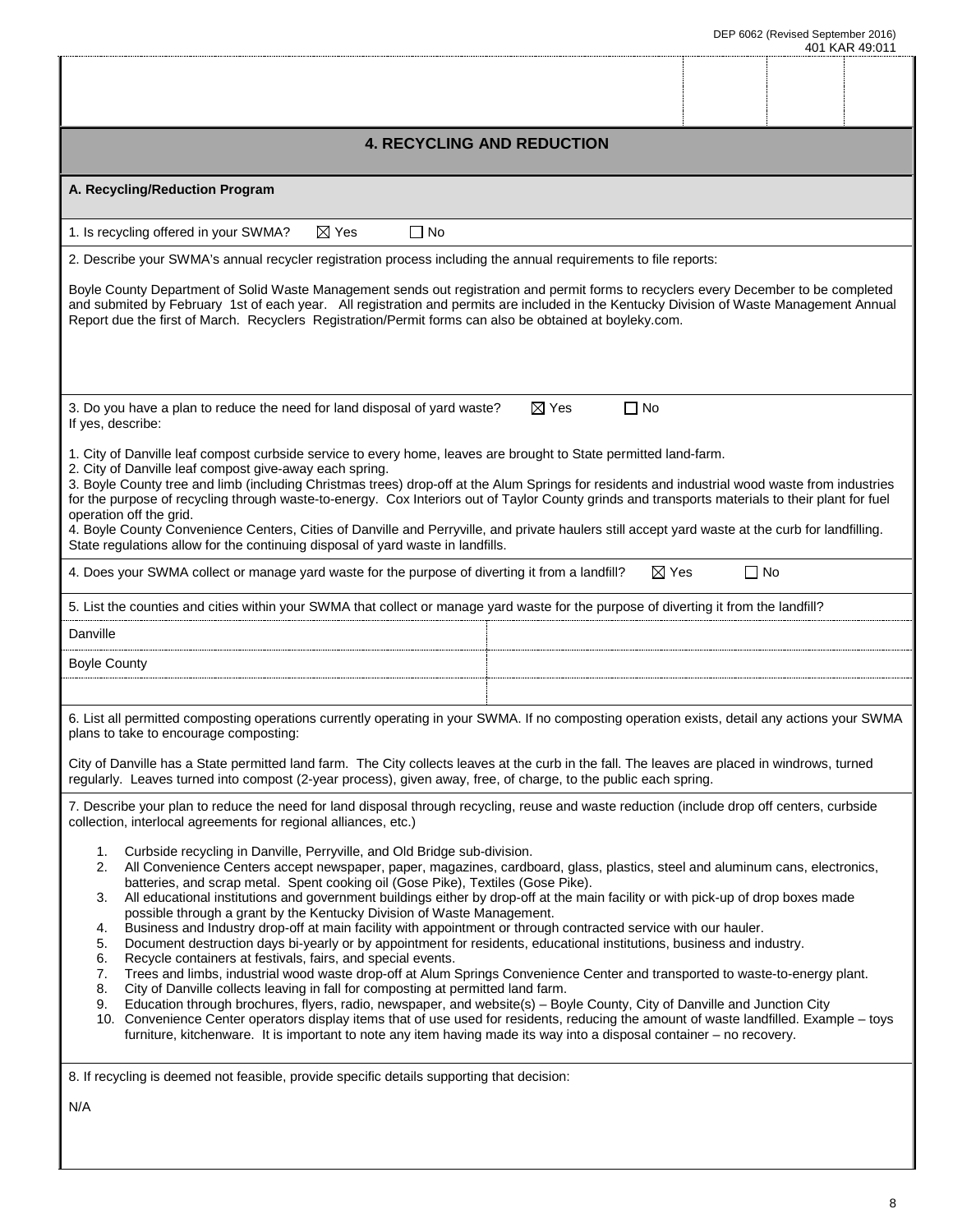| 9. Describe how used motor oil, batteries, and antifreeze are handled in your SWMA:                                                                                                                                                                                                          |  |  |  |  |
|----------------------------------------------------------------------------------------------------------------------------------------------------------------------------------------------------------------------------------------------------------------------------------------------|--|--|--|--|
|                                                                                                                                                                                                                                                                                              |  |  |  |  |
|                                                                                                                                                                                                                                                                                              |  |  |  |  |
| Education on acceptable disposal sites in Boyle County (for all the above) through radio, newspaper, and websites - Boyle County,<br>1.<br>Danville and Junction City.                                                                                                                       |  |  |  |  |
| Grant driven Household Hazardous Waste Collection day, if approved. (Batteries and Antifreeze)<br>2.                                                                                                                                                                                         |  |  |  |  |
|                                                                                                                                                                                                                                                                                              |  |  |  |  |
|                                                                                                                                                                                                                                                                                              |  |  |  |  |
| 10. Describe how household hazardous waste is handled in your SWMA:                                                                                                                                                                                                                          |  |  |  |  |
|                                                                                                                                                                                                                                                                                              |  |  |  |  |
| 1.<br>Every-other-year application to Household Hazardous Waste Grant                                                                                                                                                                                                                        |  |  |  |  |
| If grant awarded, Household Hazardous Waste Day<br>2.<br>Hardening crystals for latex paint<br>3.                                                                                                                                                                                            |  |  |  |  |
| Education on disposal and alternative products - radio, newspaper, website (Boyle County)<br>4.                                                                                                                                                                                              |  |  |  |  |
|                                                                                                                                                                                                                                                                                              |  |  |  |  |
|                                                                                                                                                                                                                                                                                              |  |  |  |  |
|                                                                                                                                                                                                                                                                                              |  |  |  |  |
|                                                                                                                                                                                                                                                                                              |  |  |  |  |
|                                                                                                                                                                                                                                                                                              |  |  |  |  |
|                                                                                                                                                                                                                                                                                              |  |  |  |  |
|                                                                                                                                                                                                                                                                                              |  |  |  |  |
| 11. Are electronics/computers recycled in your SWMA?<br>$\boxtimes$ Yes<br>$\Box$ No                                                                                                                                                                                                         |  |  |  |  |
| 11a. If yes, describe your electronics/computer (e-scrap) recycling program:                                                                                                                                                                                                                 |  |  |  |  |
|                                                                                                                                                                                                                                                                                              |  |  |  |  |
| Residents can drop-off electroncis at any of the fivr (5) conveneince centers around the County, which inturn are brought to the main recycle                                                                                                                                                |  |  |  |  |
| facility. Business, industry and educational institutions can call for an appointment to drop-off at the main facility. Electronics are placed in<br>gay-lord boxes and picked-up by our electronics contractor when scheduled.                                                              |  |  |  |  |
|                                                                                                                                                                                                                                                                                              |  |  |  |  |
|                                                                                                                                                                                                                                                                                              |  |  |  |  |
| 11b.If no, discuss any plans your governing body has to start an electronics/computer (e-scrap) recycling program:                                                                                                                                                                           |  |  |  |  |
|                                                                                                                                                                                                                                                                                              |  |  |  |  |
|                                                                                                                                                                                                                                                                                              |  |  |  |  |
|                                                                                                                                                                                                                                                                                              |  |  |  |  |
|                                                                                                                                                                                                                                                                                              |  |  |  |  |
|                                                                                                                                                                                                                                                                                              |  |  |  |  |
| 12. Is office paper recycled in your SWMA?<br>$\Box$ No<br>$\boxtimes$ Yes                                                                                                                                                                                                                   |  |  |  |  |
|                                                                                                                                                                                                                                                                                              |  |  |  |  |
| 12a. If yes, what businesses or agencies recycle office paper?                                                                                                                                                                                                                               |  |  |  |  |
| All government agencies and schools in Boyle County recycle office paper. many businesses also recycle office paper with the Boyle County                                                                                                                                                    |  |  |  |  |
| recycle facility either through drop-off or document destruction. Some, such as Ephriam McDowell Regional Medical Center use specialized                                                                                                                                                     |  |  |  |  |
| document destruction companies for recycling.                                                                                                                                                                                                                                                |  |  |  |  |
|                                                                                                                                                                                                                                                                                              |  |  |  |  |
|                                                                                                                                                                                                                                                                                              |  |  |  |  |
|                                                                                                                                                                                                                                                                                              |  |  |  |  |
| 12b. If no, explain why office paper is not recycled in your SWMA:                                                                                                                                                                                                                           |  |  |  |  |
| N/A                                                                                                                                                                                                                                                                                          |  |  |  |  |
|                                                                                                                                                                                                                                                                                              |  |  |  |  |
|                                                                                                                                                                                                                                                                                              |  |  |  |  |
|                                                                                                                                                                                                                                                                                              |  |  |  |  |
|                                                                                                                                                                                                                                                                                              |  |  |  |  |
|                                                                                                                                                                                                                                                                                              |  |  |  |  |
|                                                                                                                                                                                                                                                                                              |  |  |  |  |
|                                                                                                                                                                                                                                                                                              |  |  |  |  |
|                                                                                                                                                                                                                                                                                              |  |  |  |  |
| 13. What efforts has your governing body made to assist the local school boards in recycling white paper and cardboard to meet the statutory<br>requirements in KRS 160.294? If there have been none what will the county do to assist in this endeavor? Include dates in the implementation |  |  |  |  |
| schedule:                                                                                                                                                                                                                                                                                    |  |  |  |  |
|                                                                                                                                                                                                                                                                                              |  |  |  |  |
| 1. Boyle County Schools and Centre college have contracted hauler collect cardboard and dispose of it at the Boyle County Recycle Center for<br>recycling.                                                                                                                                   |  |  |  |  |
| 2. Boyle County Schools, City of Danville Schools, Kentucky School for the Deaf, Bluegrass Community and Technical College, and Center                                                                                                                                                       |  |  |  |  |
| College have drop-off trailers for paper picked-up regulary by Recycle Center staff.                                                                                                                                                                                                         |  |  |  |  |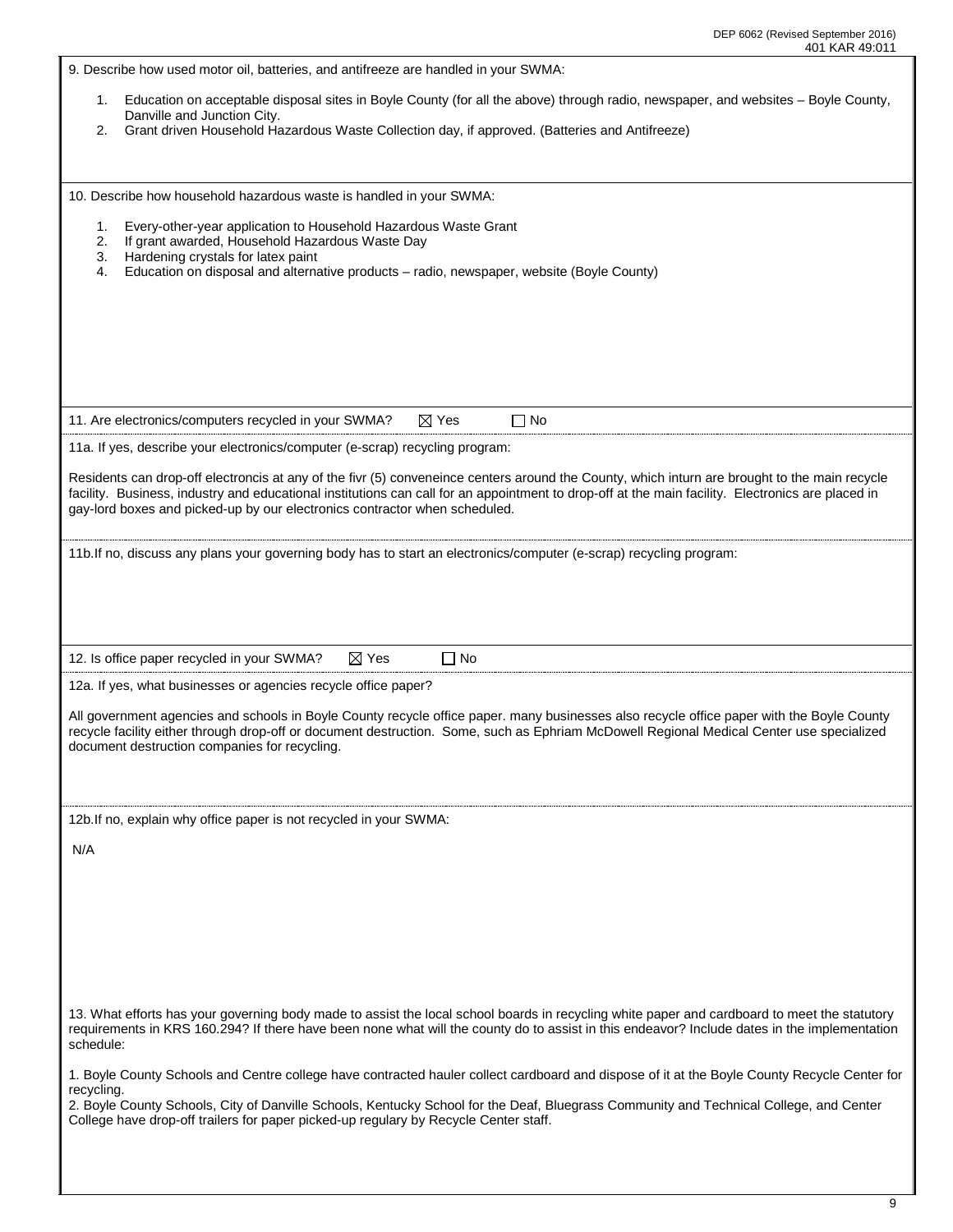I

### **B. Recycling Program Strengths**

Describe the strengths of your existing recycling program:

- 1. Curbside Recycling in Danville,Perryville, and Old Bridge Sub-division.
- 2. Recycle drop-off at all fivr (5) convenience centers.
- 3. Recycling containers for all festivals, fairs, and special events.
- 4. Inmate Labor.
- 5. Partner with all government offices, educational institutions, regional hospital, and many busainess and industry
- 6. Business and industry drop-off
- 7. Committed residents in voluntary drop-off in unicorporated Boyle County
- 8. Scrap metal and appliance drop-off for residents and businesses
- 9. Local private scrap metal recycling \$
- 10. E-Scrap recycling
- 11. Spent oil recycling
- 12. Education radio, newspaper, brochure, cinema, school programs, and websites (Boyle County, Danville and Junction City)

#### **C. Recycling Program Weaknesses**

Describe the weaknesses of your existing recycling program:

- 1. Storage space at Boyle County Recycle Center
- 2. Non-accepted materials in recycle containers
- 3. No permanent containers in downtown Danville and Perryville

#### **D. Recycling/Reduction Implementation Schedule**

List a detailed account of specific actions or projects the governing body will complete to maintain or improve its recycling/reduction system, the frequency at which such actions will take place, a date for commencement of the activities and a date at which the activities will cease. **Include educational efforts**.

| Specific Actions                                                                               | Frequency | Month/<br>Year to<br>Begin | Month/<br>Year to<br>End |
|------------------------------------------------------------------------------------------------|-----------|----------------------------|--------------------------|
| 1.) Continue to expand recycling opportunities through State Recycling grant                   | As Needed | January<br>2018            | January<br>2022          |
| 2.) City of Danville will review option of pay-as-you-throw system in new solid waste contract | As Needed | July                       | July                     |
| to help increase recycling and reduce solid waste                                              |           | 2019                       | 2022                     |
| 3.) Boyle County Fiscal Court review and take action to ease Recycle Center storage while      | Annually  | March                      | March                    |
| providing the same service to residents                                                        |           | 2018                       | 2022                     |
| Feasibility of curbside yard waste and wood waste recycling for City of Danville               | Annually  | March                      | March                    |
| 4.)                                                                                            |           | 2018                       | 2022                     |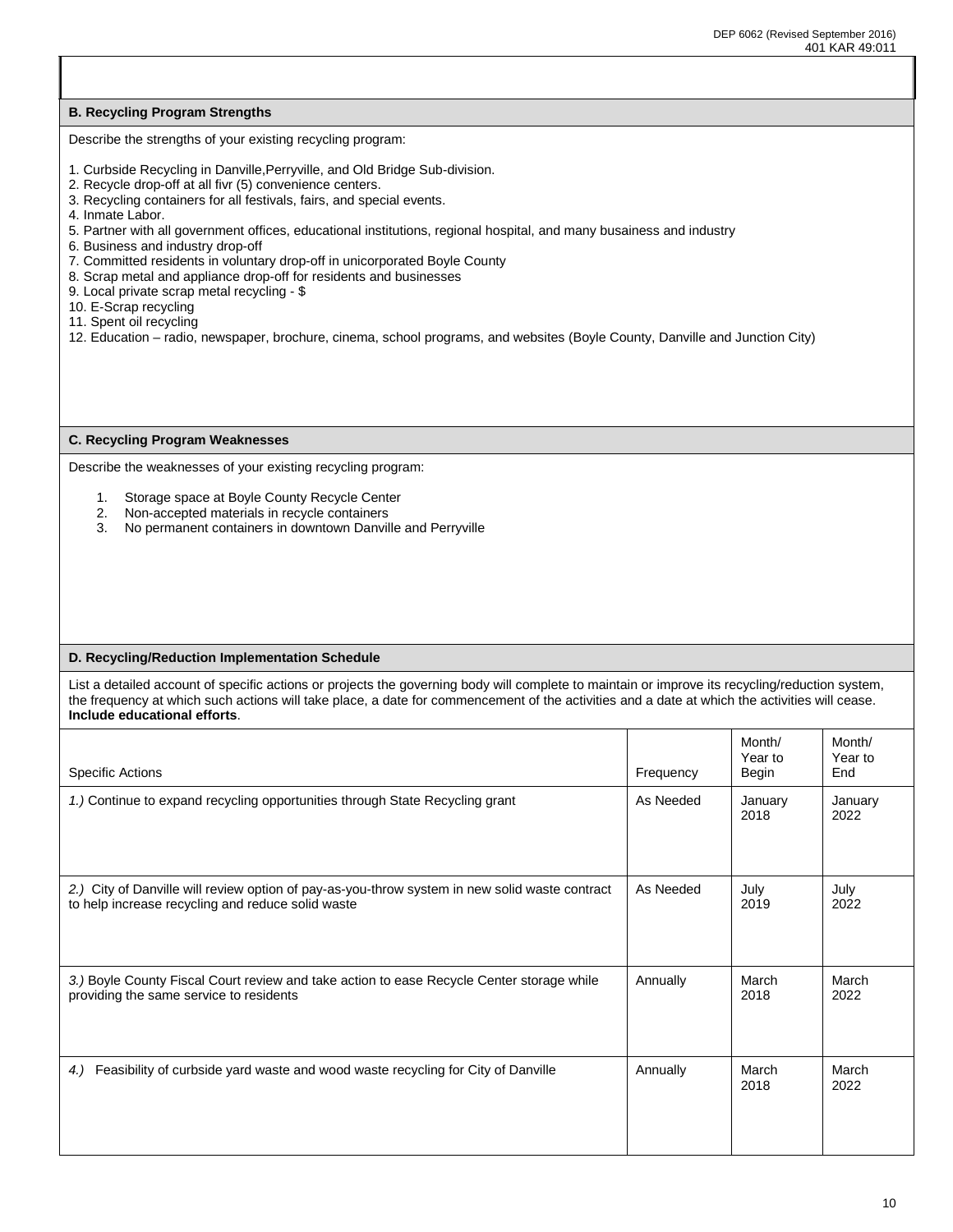| 5.) Recycle containers at festivals, fairs, and special events                                                      | $\mathsf{All}$ | January<br>2018 | Dec.<br>2022 |
|---------------------------------------------------------------------------------------------------------------------|----------------|-----------------|--------------|
| 6.) Education through staff, radio, newspaper, brochure, flyers, cinema, school programs, and website (boyleky.com) | Daily          | January<br>2018 | Dec.<br>2022 |
|                                                                                                                     |                |                 |              |
|                                                                                                                     |                |                 |              |
|                                                                                                                     |                |                 |              |
|                                                                                                                     |                |                 |              |
|                                                                                                                     |                |                 |              |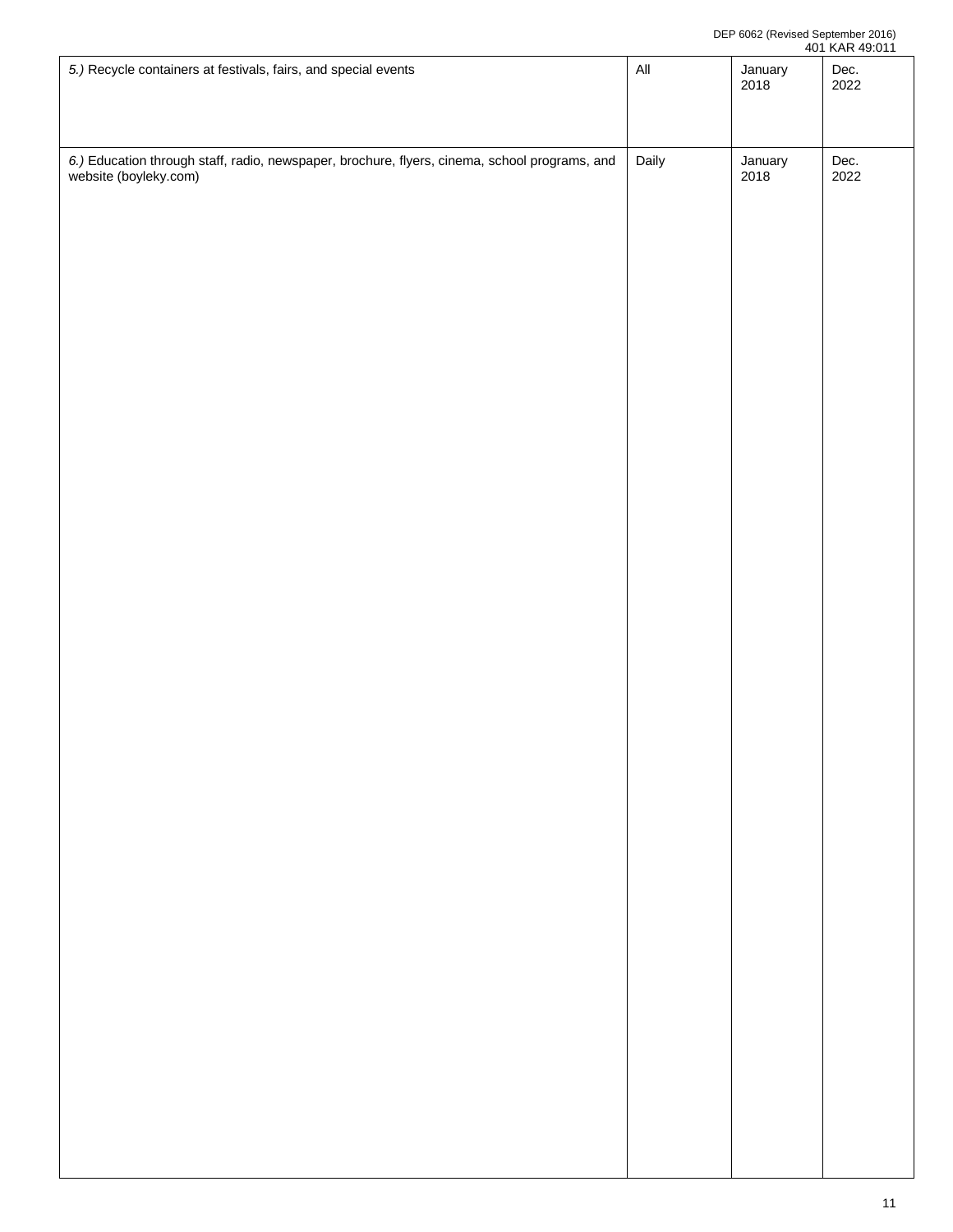## **5. OPEN DUMPS AND LITTER**

#### **A. Open Dumps and Litter**

1. Describe the contents of your ordinance with respect to open dumping. Provide a copy of the section of the ordinance(s) pertaining to open dumping and place at the end of the report with a cover sheet labeled "**Chapter 5 Attachments**."

Ordinance No. 830.2 Section 5.1 (Disposal in an approved site) states solid waste should be disposed of at an approved site. Section 8 (Prohibited practices) subsection 1,2,7,8 deals directly with open dumping; Section 9 Nuisance

2 What is your process for identifying and recording open dumps?

Boyle County Solid Waste Coordinator uses State open dump and cost estimate worksheets.

3. How does the SWMA prioritize the cleanup of open dumps?

Boyle County Solid Waste Coordinator directs the cleanup of all open dumps as quickly as possible, the use of the State survey forms helps in direction (if multiple sites are found) to prioritize. The dump and its contents are examined and determined to be hazardous or non- hazardous with hazardous sites taking priority no matter where the location. Non-hazardous sites prioritized by settings. Examples: Sinkholes, Floodplains, Creek/River banks with the risk of water quality being on the top of the list.

4. Describe the procedures to prevent the recurrence of open dumping at sites that have been cleaned (include surveillance efforts, pull-off barricades, etc.):

To prevent the recurrence of open dumps Boyle County Solid Waste Coordinator works with City/County and State Road Departments to install "NO Dumping" signs, when possible, close the area off to the public with either chains or fences; ask private property owners to put up signs or close areas to the public with fences or chains.

5. Describe any assistance your SWMA offers to private property owners to clean open dumps:

Boyle County Department of Solid Waste Management will assist any Boyle county resident with their open dump cleanup one time with a free 30-yard open top solid waste container located on their property through our contract with present solid waste hauler. There are ten (10) 30 yard open top solid waste containers provided by our contract per year. Volunteer programs are set-up when needed. If an open dump is reported/located and the property owner has the means to clean, transport the solid waste the Boyle County Solid Waste Coordinator will approve the owner/renter to dispose of more than on pick-up truckload per-week at any of the five (5) Convenience Center free of charge.

6. Describe your plan to control and clean up litter:

Education, Education, Education….through radio, newspaper, website, cinema, billboards, and school programs. The Boyle County Department of Solid Waste Management litter abatement plan follows up with roadside maintenance of the cities of Danville, Junction City, Perryville at least 2x per year and unincorporated Boyle County 3x per year, this includes all local, state, and federal roads, funded in-part through a grant from the Kentucky Division of Waste Management. Enforcement through Police and Sheriff's Department, when necessary. The Boyle County Department of Solid Waste Management maintains records that include, but not limited to: date , name of road/street(s), estimated amount of solid waste, estimated amount recycled, supervisor in charge, number of work force, number of hours, type of vehicle(s), miles cleaned. This information logged daily and results tallied at the end of the year and submitted to the Kentucky Division of Waste Management.

7. Describe the coordination efforts that exist within your SWMA with local, county and state law enforcement. If your county has a litter ordinance, provide a copy of the ordinance(s) or the portion of the solid waste ordinance(s) pertaining to litter and place at the end of the report with a cover sheet labeled "**Chapter 5 Attachments**."

Boyle County Sherriff, Danville, Junction City , and Perryville Police Department, Kentucky Highway Patrol all work together to enforce Kentucky Regulatory Statues (KRS) on Criminal Littering.

Boyle County does not have a Litter Law, but Boyle County Solid Waste Ordinance Number 830.2 Section 8 (Prohibited practices) Subsection 1 and 2 states "it is unlawful to dispose of any garbage, refuse, rubbish, or debris, on any premises or property in Boyle County.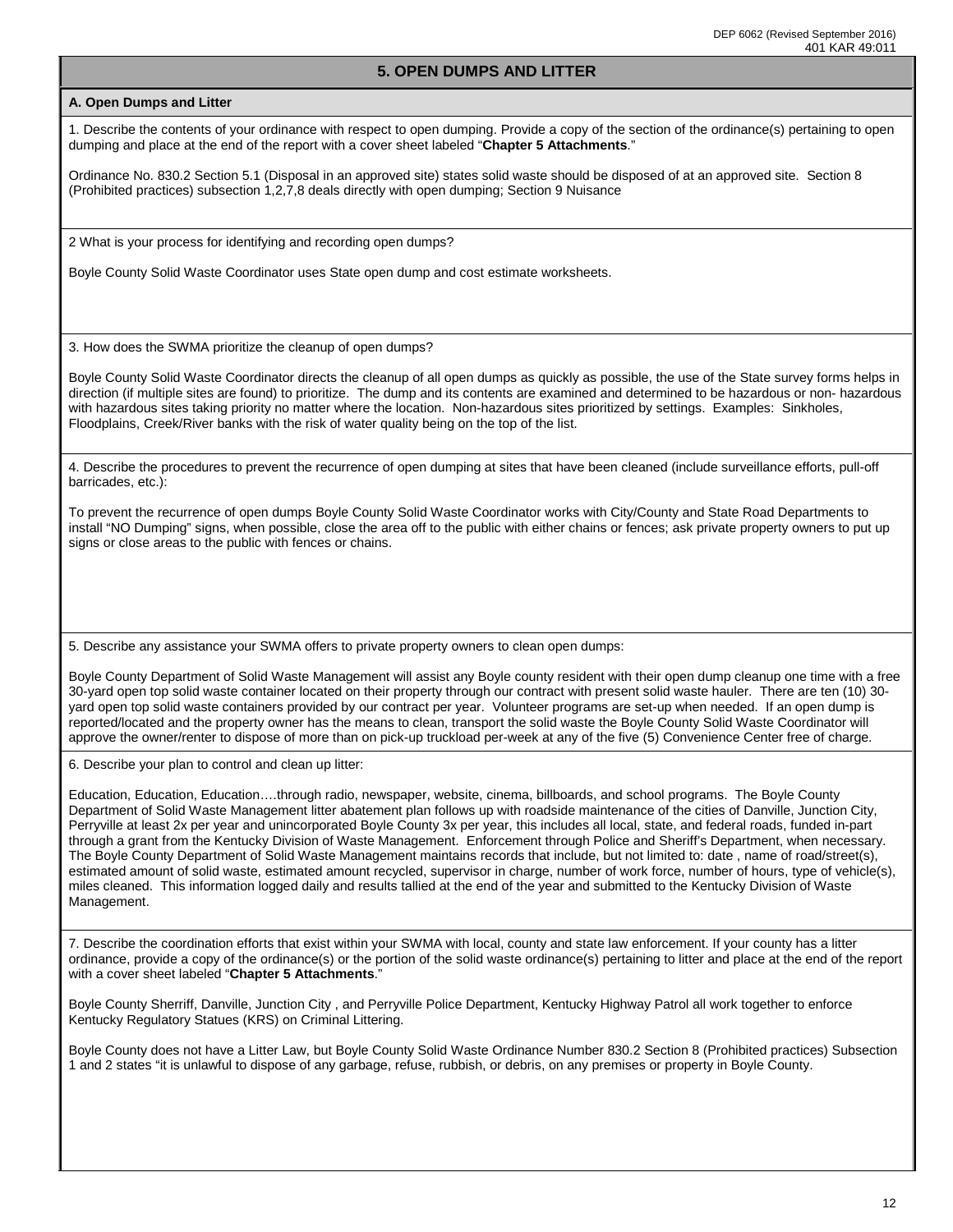| Describe the strengths of your program to clean and prevent open dumps: |  |  |  |  |
|-------------------------------------------------------------------------|--|--|--|--|

- 
- 1. Staff quick response and cleanup of right-of-way open dumps
- 2. County assistance through free disposal

**B. Open Dump Prevention Strengths**

- 3. Good working relationship with County, City and State Road Departments
- 4. Resident reporting
- 5. Ten (10) free 30-yard solid waste containers per-year from contracted solid waste hauler

6. Education and reporting information through brochures, flyers, radio, newspaper, cinema, website (boyleky.com), school programs, and 24 hour telephone number reporting (859-238-1116)

### **C. Open Dump Prevention Weaknesses**

Describe the weaknesses of your program to clean and prevent open dumps:

1. Cannot locate all open dumps (off road or private property)

- 2. Some residents still not aware of open dump assistance
- 3. Out of County

I

4. Continued waste tire dumps

#### **D. Open Dump Prevention Implementation Schedule**

List specific actions or projects your SWMA will complete to maintain or improve its open dump abatement program. **Include educational efforts**.

| <b>Specific Actions</b>                                                                   | Frequency    | Month/<br>Year to<br>Begin | Month/<br>Year to End |
|-------------------------------------------------------------------------------------------|--------------|----------------------------|-----------------------|
| 1.) Windshield Survey                                                                     | Annually     | January<br>2018            | December<br>2022      |
| 2.) Continue to work with public and private organizations to assist in locations of      | As Needed    | January                    | December              |
| Open dumps                                                                                |              | 2018                       | 2022                  |
| 3.) Continue to assist residents with open dump disposal options                          | As Needed    | January<br>2018            | December<br>2022      |
| 4.) Continue to use State allotted money for waste tire disposal, as available            | As Available | January                    | December              |
| (State funded waste tire disposal program and tire grant)                                 |              | 2018                       | 2022                  |
| 5.) Continue to search for identification that will lead to the person(s) responsible for | As Needed    | January                    | December              |
| Open dumping                                                                              |              | 2018                       | 2022                  |
| 6.) Continue to education through radio, newspaper, cinema, presentations, school         | Daily        | January                    | December              |
| programs, and website (boyleky.com)                                                       |              | 2018                       | 2022                  |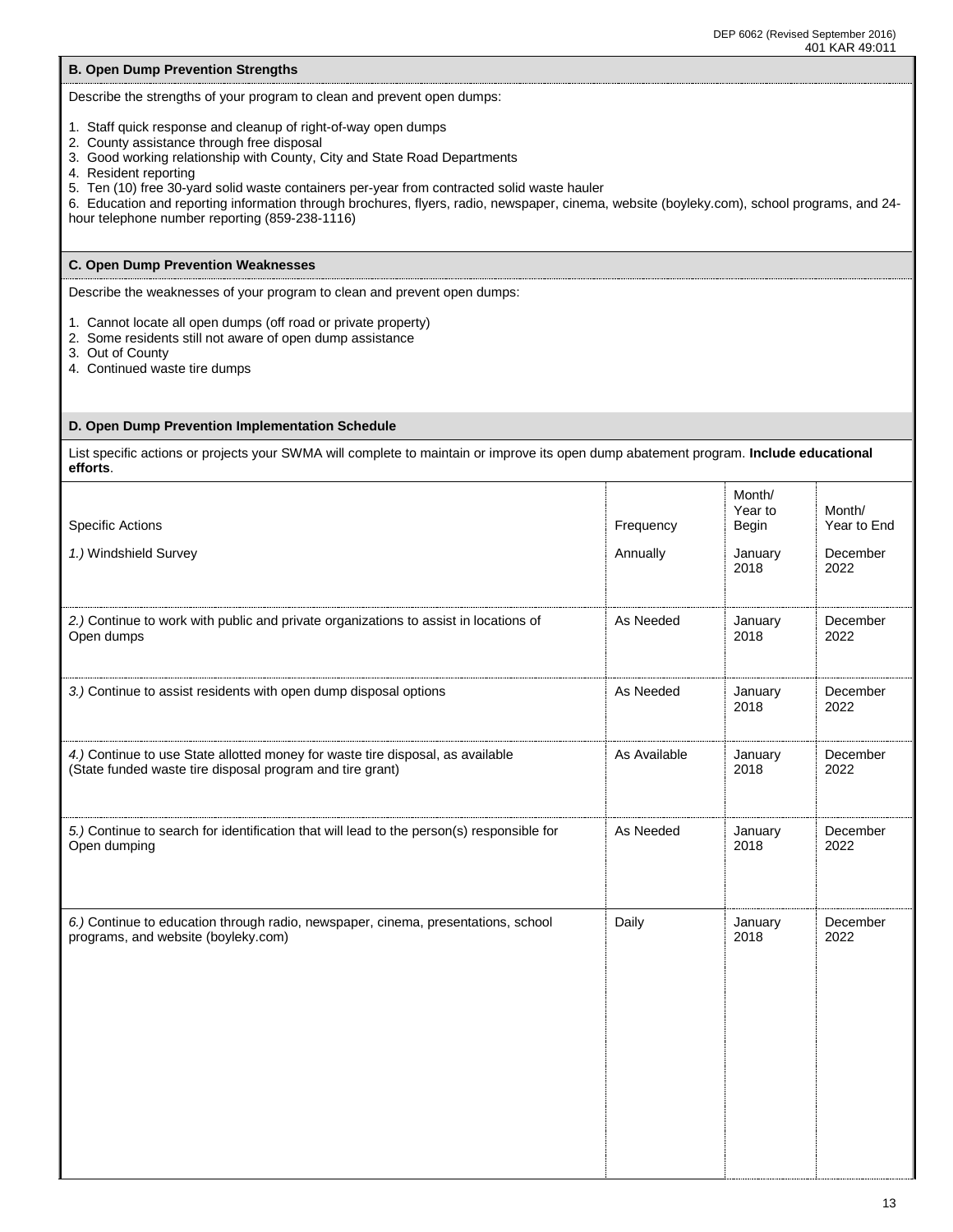#### **E. Litter Prevention Strengths** Describe the strengths of your program to control and clean up litter: 1. Inmate Labor, Court Appointed and Community Service 2. Pro-active State Highway Department 3. Northpoint Training Center 4. Concerned Citizens 5. Festival, Fair, Special Event Advertising 6. Cooperative Law Enforcement 7. State Litter Grant 8. Education through radio, newspaper, cinema, school programs, billboards and website (boyleky.com) and 24-hour telephone reporting (238-1116) **F. Litter Prevention Weaknesses** Describe the weaknesses of your program to control and clean up litter: 1. No tarp or improper cover of trucks 2. Improperly filled waste containers 3. Rain, wind, and pilferage 4. Plastic bags not properly tied or torn 5. Some negligent residents (litter on property) 6. Some negligent businesses (litter on property) 7. Some negligent construction site (uncontained construction material) 8. Overfilled dumpsters 9. Free flying waste from vehicles **D. Litter Prevention Implementation Schedule** List specific actions or projects your SWMA will complete to maintain or improve its litter abatement program. **Include educational efforts**. Specific Actions Frequency Specific Actions Frequency Specific Actions Frequency Specific Actions in the state of the state of the state of the state of the state of the state of the state of the state of the state of the Month/ Year to Begin Month/ Year to End *1.)* Continue Litter Abatement Program with use of inmate labor, court appointed or community service persons Winter Spring Summer Fall January 2018 December 2022 *2.)* Continued compliance with Litter Grant Danville and Perryville will continue to use Boyle County to administer Litter Grant **Winter** Spring **Summer** Fall January 2018 December 2022 3.) Continue to work with Law Enforcement **As Needed** January As Needed January 2018 December 2022 *4.)* Continue to seek out and educate negligent property owners and businesses As Needed As Needed January 2018 **December** 2022 *5.)* Convenience Center operators enforcing no loose waste regulation (All waste in cans or bags, except bulky waste and trailers must be covered) Daily **January** 2018 December 2022 *6.)* Continue to education through radio, newspaper, cinema, presentations, school programs, billboards, and website (boyleky.com Daily **January** 2018 December 2022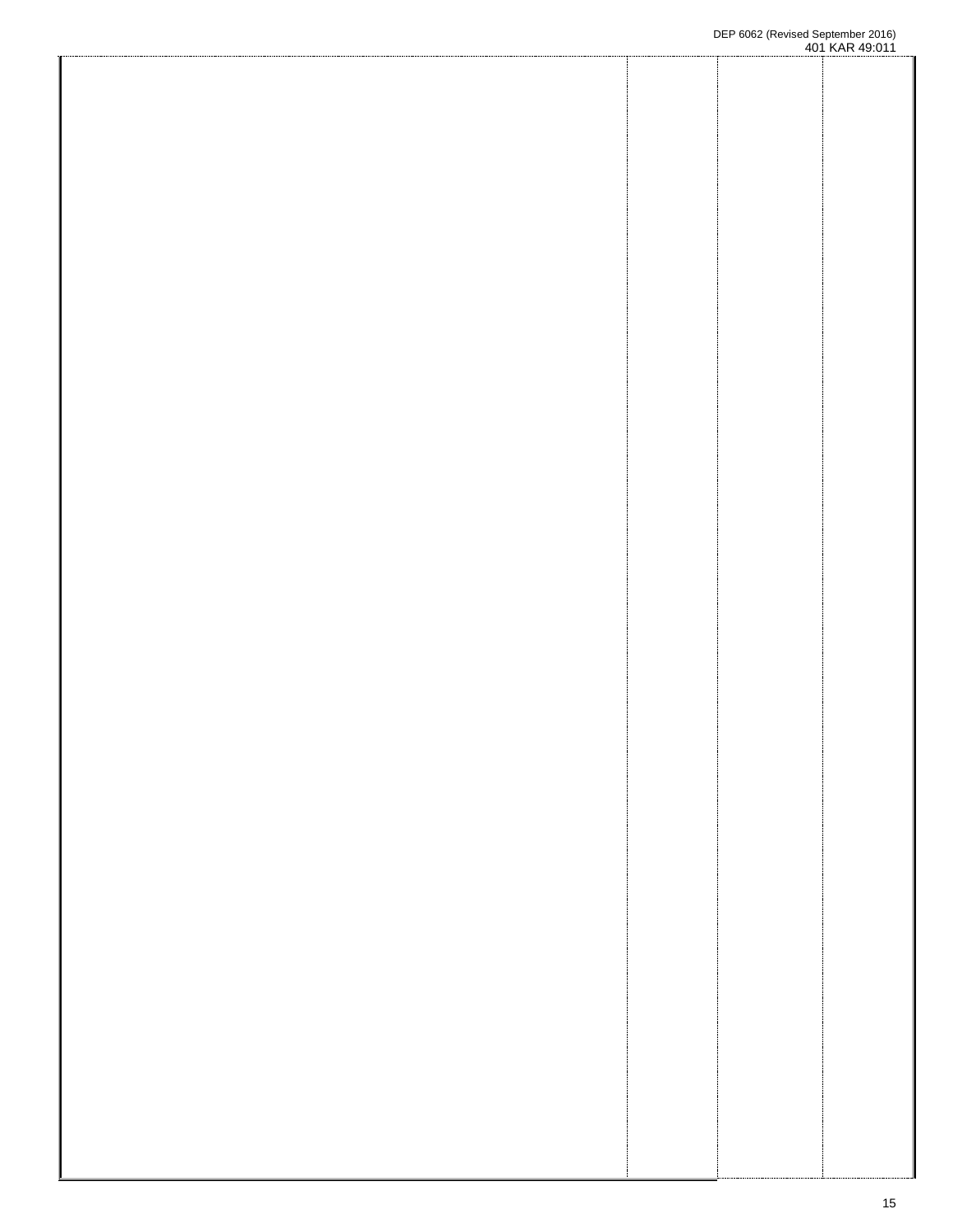| <b>6. FACILITY SITING</b>                                                                                                                                                                                                                                                                                                                                                  |  |  |
|----------------------------------------------------------------------------------------------------------------------------------------------------------------------------------------------------------------------------------------------------------------------------------------------------------------------------------------------------------------------------|--|--|
| As per KRS 224.01-010, the definition for a "solid waste management facility" is any facility for the collection, storage, transportation, transfer,<br>processing, treatment, and disposal of solid waste" Solid waste facilities include, but are not limited to contained landfills, CD/D landfills,<br>transfer stations, recycling centers and composting facilities. |  |  |
| A. Facility Siting                                                                                                                                                                                                                                                                                                                                                         |  |  |
| 1. Describe your SWMA's current siting ordinance(s). Include any local planning and zoning requirements. Attach a signed and dated copy of<br>the current siting ordinance(s) and place at the end of the report with a cover sheet labeled "Chapter 6 Attachments."                                                                                                       |  |  |
| See Attached Zoning Ordinance.                                                                                                                                                                                                                                                                                                                                             |  |  |
|                                                                                                                                                                                                                                                                                                                                                                            |  |  |
|                                                                                                                                                                                                                                                                                                                                                                            |  |  |
| 2. A siting ordinance enforced at the local level helps ensure that the facility attains the standards set forth by the local solid waste governing<br>body. Describe the process for enforcing your SWMA's siting ordinance(s):                                                                                                                                           |  |  |
| The Zoning Ordinance section 7.2.29 is the guideline for new facilities in Danville-Boyle County. (See Attached)                                                                                                                                                                                                                                                           |  |  |
| Danville-Boyle County Planning and Zoning Commission provide enforcement of all guidelines.                                                                                                                                                                                                                                                                                |  |  |
|                                                                                                                                                                                                                                                                                                                                                                            |  |  |
| 3. Describe in detail the site approval process for your SWMA. Attach a copy of the siting procedures and place at the end of the report with a<br>cover sheet labeled "Chapter 6 Attachments."                                                                                                                                                                            |  |  |
| New site locations require approval of a conditional use permit, it is a public hearing by the Board of Adjustments, and notification to the public                                                                                                                                                                                                                        |  |  |
| is required.                                                                                                                                                                                                                                                                                                                                                               |  |  |
|                                                                                                                                                                                                                                                                                                                                                                            |  |  |
| 4. Does the site approval process establish rules, regulations, and standards in the physical placement, expansion, or modification of a facility?<br>If not, are there any planned modifications to address these concerns within the siting ordinance/procedures?                                                                                                        |  |  |
| Guidelines for locations, Zoning, Fencing, and Setbacks adopted. See Attached                                                                                                                                                                                                                                                                                              |  |  |
|                                                                                                                                                                                                                                                                                                                                                                            |  |  |
|                                                                                                                                                                                                                                                                                                                                                                            |  |  |
| 5. Does the site approval process outline the requirements for public notification in the decision-making process? If not, are there any planned<br>modifications to address these concerns within the siting ordinance/procedures?                                                                                                                                        |  |  |
| Public Notification of a public Hearing is required prior to the meeting as adopted in section 3.9.3.2.1 of the Zoning Ordinance.                                                                                                                                                                                                                                          |  |  |
| See Attached.                                                                                                                                                                                                                                                                                                                                                              |  |  |
|                                                                                                                                                                                                                                                                                                                                                                            |  |  |
|                                                                                                                                                                                                                                                                                                                                                                            |  |  |
|                                                                                                                                                                                                                                                                                                                                                                            |  |  |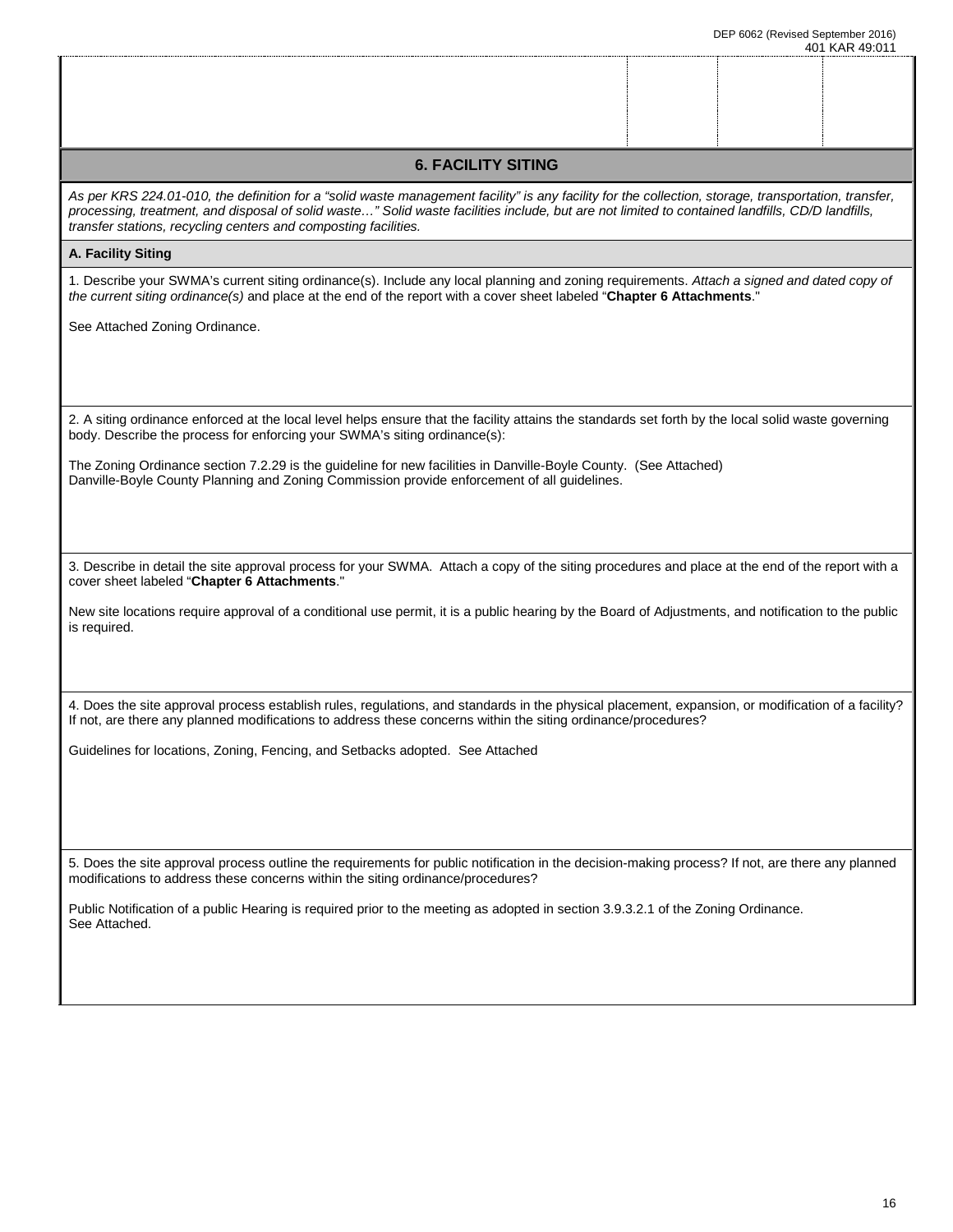| 401 KAR 49:011                                                                                                                                                                                                                                                                      |
|-------------------------------------------------------------------------------------------------------------------------------------------------------------------------------------------------------------------------------------------------------------------------------------|
| 6. Does the site approval process include a submittal of a permit application with site specific information, ownership and financial data,<br>approval and notification processes, and allowances for permit conditions, inspections, reporting, fees, enforcement, and penalties? |
| The application for a Conditional Use Permit requires a Boundary Survey, Location of Improvements, Ownership, Fees, and potential<br>Conditions of Approval at the Boards Discretion.                                                                                               |
|                                                                                                                                                                                                                                                                                     |
|                                                                                                                                                                                                                                                                                     |
|                                                                                                                                                                                                                                                                                     |
|                                                                                                                                                                                                                                                                                     |
| <b>B. Facility Siting Strengths</b>                                                                                                                                                                                                                                                 |
| Describe the strengths of your existing siting ordinance:                                                                                                                                                                                                                           |
| 1. Public Hearing and Notification Requirements.<br>2. Site Zoning Approval Required.                                                                                                                                                                                               |
| 3. Process for Enforcement of Violations specified in Ordinance.<br>4. Ordinance adopted in both City and County.                                                                                                                                                                   |
|                                                                                                                                                                                                                                                                                     |
|                                                                                                                                                                                                                                                                                     |
| <b>C. Facility Siting Weaknesses</b>                                                                                                                                                                                                                                                |
|                                                                                                                                                                                                                                                                                     |
| Describe the weaknesses of your existing siting ordinance:                                                                                                                                                                                                                          |
| 1. Zoning Ordinance does not specify Materials for Construction of Buildings or Fences.                                                                                                                                                                                             |
| 2. Process of Enforcement strengthened if additional agencies assisted.                                                                                                                                                                                                             |
|                                                                                                                                                                                                                                                                                     |
|                                                                                                                                                                                                                                                                                     |
|                                                                                                                                                                                                                                                                                     |
|                                                                                                                                                                                                                                                                                     |
|                                                                                                                                                                                                                                                                                     |
|                                                                                                                                                                                                                                                                                     |
|                                                                                                                                                                                                                                                                                     |
|                                                                                                                                                                                                                                                                                     |
|                                                                                                                                                                                                                                                                                     |
|                                                                                                                                                                                                                                                                                     |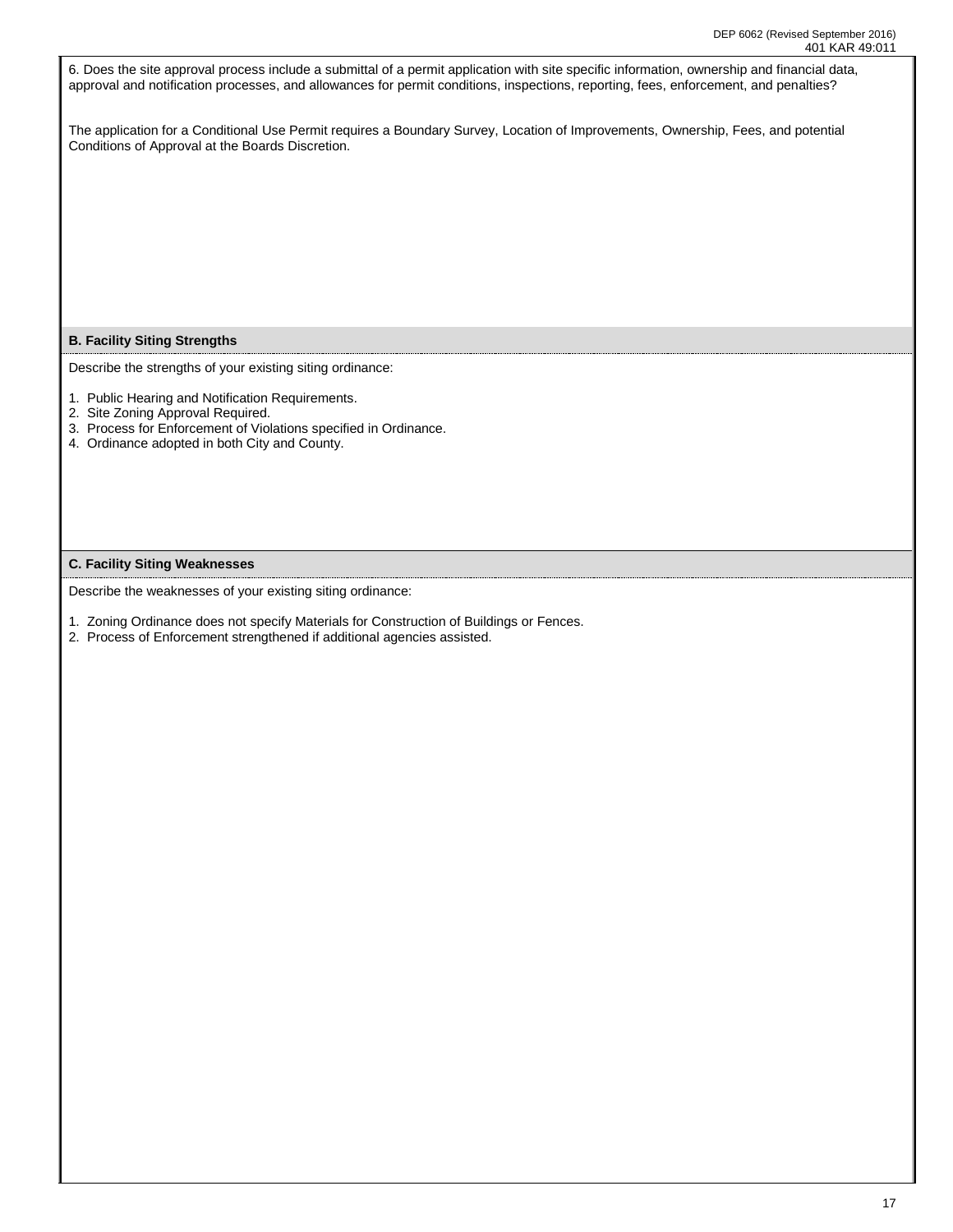# **D. Facility Siting Implementation Schedule**

| List specific actions or projects the SWMA will complete to maintain or improve its facility siting system, the frequency at which such actions<br>will take place, a date for commencement of the activities and a date at which the activities will cease. Include educational efforts. |           |                            |                       |
|-------------------------------------------------------------------------------------------------------------------------------------------------------------------------------------------------------------------------------------------------------------------------------------------|-----------|----------------------------|-----------------------|
| <b>Specific Actions</b>                                                                                                                                                                                                                                                                   | Frequency | Month/<br>Year to<br>Begin | Month/<br>Year to End |
| 1.) Solid Waste Coordinator will keep Planning and Zoning updated on new legislation.                                                                                                                                                                                                     | As        | January                    | December              |
|                                                                                                                                                                                                                                                                                           | Needed    | 2018                       | 2022                  |
| 2.) Continue to register and monitor junk yards and salvage yards.                                                                                                                                                                                                                        | As        | January                    | December              |
|                                                                                                                                                                                                                                                                                           | Needed    | 2018                       | 2022                  |
| 3.) Annual inspections of all junk yards and salvage yards.                                                                                                                                                                                                                               | Annually  | January<br>2018            | December<br>2022      |
| 4.) Keep documentation on junk yards and salvage yards.                                                                                                                                                                                                                                   | Annually  | January<br>2018            | December<br>2022      |
| 5.) Continue to inspect all approved solid waste facilities, while under construction.                                                                                                                                                                                                    | As        | January                    | December              |
|                                                                                                                                                                                                                                                                                           | Needed    | 2018                       | 2022                  |
| 6.) Board of Adjustments and Planning and Zoning will continue to follow Zoning Ordinance                                                                                                                                                                                                 | As        | January                    | December              |
| when siting solid waste facilities.                                                                                                                                                                                                                                                       | Needed    | 2018                       | 2022                  |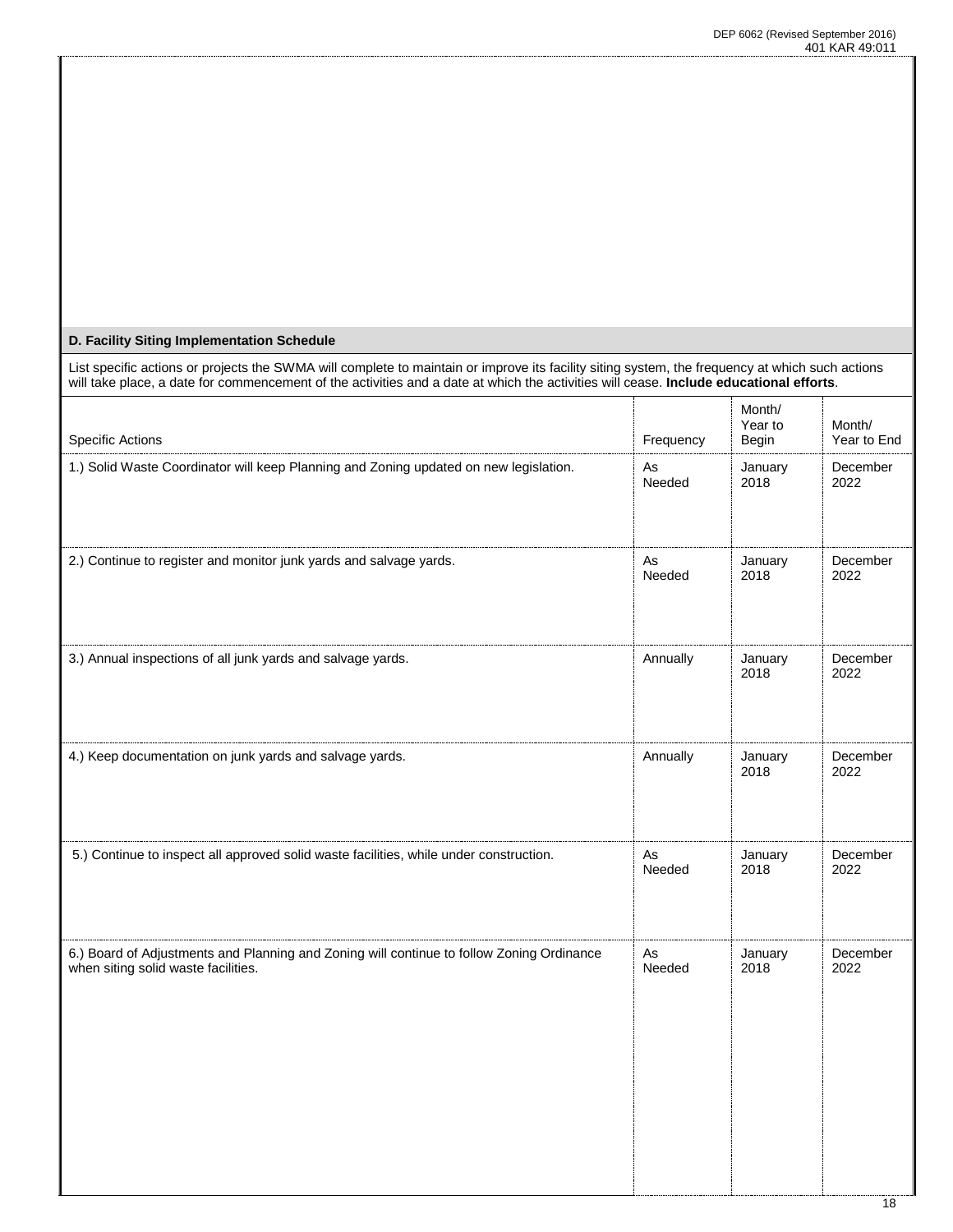### **7. ENFORCEMENT**

#### **A. Enforcement Program**

1. Describe your enforcement procedures and penalties for non-participation in your approved solid waste collection system. Attach a copy of the section of the ordinance(s) or procedures pertaining to non-participation and place at the end of the report with a cover sheet labeled *"Chapter 7 Attachments."*

Non- participation in mandatory (Danville/Perryville) or Convenience Centers (Boyle County/Junction City) is a violation when trash and solid waste is not disposed of, or contained, in the proper manner, defined by ordinance. The Solid Waste Coordinator, Danville Codes Enforcement, Junction City Police, and Perryville police will first give a verbal or written warning. If a verbal and written warning does not work, a citation written (Danville, Junction City, and Perryville). If a verbal and written warning does not work in unincorporated Boyle County, the Solid Waste Coordinator will bring the information to the County Attorney for court action. If convicted the Judge will then make a determination within the guidelines of State and local law (community service, fine, incarceration, or combination thereof).

2. Describe all surveillance/enforcement activities used by your SWMA to prevent litter and illegal dumping; for example, neighborhood watches, hidden cameras, etc. Attach copies of citation forms and letters to violators and place at the end of the report with a cover sheet labeled *"Chapter 7 Attachments."*

**Surveillance** - All residents are encouraged to report any open dumping, litter activities, and improper storage or solid waste container violations to the Boyle County Department of Solid Waste Management, Danville Codes Enforcement, Perryville, or Junction City Police Department. Boyle County Department of Solid Waste Management has surveillance cameras at the Alum Springs and Perryville Convenience Centers to capture illegal dumping at gates.

#### **Enforcement** –

a.) **Open dumps** are investigated by the Boyle County Solid Waste Coordinator and a search for the responsible person(s), business, group, organization is conducted. If responsible party is located, a clean-up schedule Is set with completion date. If cleanup is not completed, and no extension has be granted, a report sent to the County Attorney for court action. If convicted, the Judge will then make a determination within the guidelines of State and local law (community service, fine, incarceration, or combination thereof).

b.) Education is the only way to prevent and control **Litter**. However, if State and local law enforcement witnesses' improper disposal of waste (litter) the person(s) a citation is given. If convicted the Judge will then make a determination within the guidelines of State and local law (community service, fine, incarceration, or combination thereof).

3a. Do you use an administrative court for solid waste issues?  $\Box$  Yes X No

3b. If "yes" to question 3a, above, provide the date the court became effective:

N/A

4. Describe the operative procedures of the administrative court for solid waste issues. Attach a copy of the relevant documents or codes that relate to the administrative court and place at the end of the report with a cover sheet labeled *"Chapter 7 Attachments."* 

N/A

|         |  | 5. If your SWMA does not have an administrative court for solid waste issues, do you plan to initiate an administrative court during this plan |
|---------|--|------------------------------------------------------------------------------------------------------------------------------------------------|
| period? |  | $\Box$ Yes $\Box$ X No If yes, provide dates in the implementation schedule:                                                                   |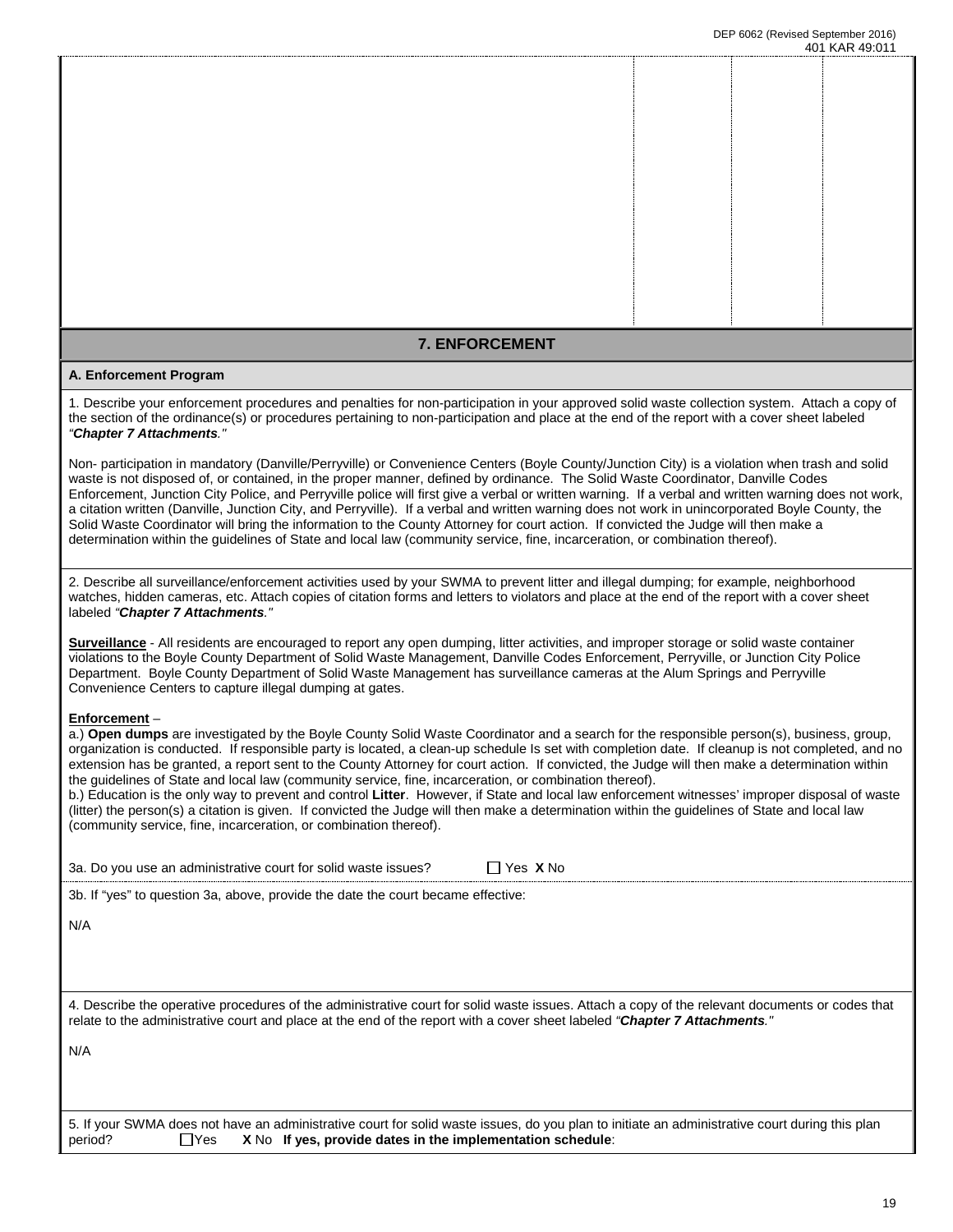6. Describe any proposed modifications to your open dumping and littering procedures/ordinances. Provide dates in the implementation schedule:

At this time no modifications, or change in procedures, and/or ordinance to open dumping and/or littering is expected. However, the Boyle County Solid Waste Coordinator and County Attorney will continue to view solid waste ordinances to update as needed. Modifications, if needed, Boyle County Judge Executive will place on the agenda for consideration by the Boyle County Fiscal Court.

7. Describe enforcement actions or procedures taken by the SWMA if identifying information (i.e. names, addresses, etc.) is found in litter or an illegal dump:

When a name or other form of identification is located in an open dump given to the Solid Waste Coordinator. The Coordinator tries to find responsible party. If no one found a crew sent to clean-up the site. If responsible party is located, a clean-up schedule is set with completion date. If cleanup not completed within said date and no extension granted a report sent to the County Attorney for court action. If convicted, the Judge will then make a determination within State and local guidelines (community service, incarceration, fine or combination).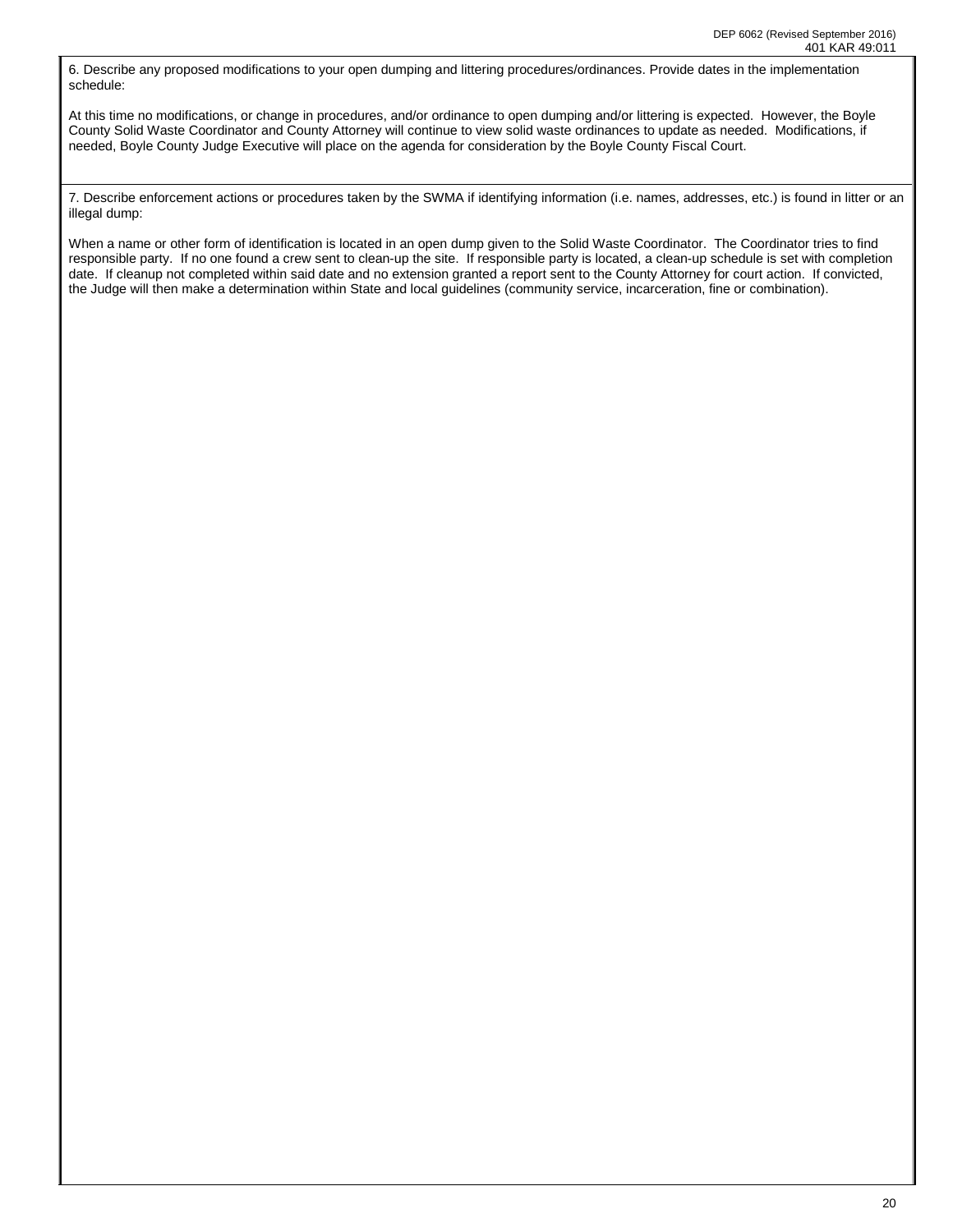| <b>B. Enforcement Procedures Strengths</b>                                                                                                                                                                                                                                                                                                                                                                                                                                                                                                                                                               |                                                                  |                 |                  |  |  |  |  |  |
|----------------------------------------------------------------------------------------------------------------------------------------------------------------------------------------------------------------------------------------------------------------------------------------------------------------------------------------------------------------------------------------------------------------------------------------------------------------------------------------------------------------------------------------------------------------------------------------------------------|------------------------------------------------------------------|-----------------|------------------|--|--|--|--|--|
| Describe the strengths of your existing enforcement procedures regarding litter and illegal dump prevention and non-participation in your<br>approved collection system:                                                                                                                                                                                                                                                                                                                                                                                                                                 |                                                                  |                 |                  |  |  |  |  |  |
| 1. Cooperation between the Solid Waste Coordinator, State/Local law Enforcement, and the Kentucky Energy and Environmental Cabinet.<br>2. Cooperation between the Solid Waste Coordinator, Kentucky division of Waste Management, Enforcement Branch (Columbia Office).<br>3. Cooperation between Solid Waste Coordinator, Boyle County Residents, and local Law Enforcement.<br>4. Cooperation between the Solid Waste Coordinator, Kentucky Fish and Wildlife, and Kentucky Civil Air Patrol.<br>5. Investigation and follow-up of information gathered at open dump sites by Solid Waste Coordinator. |                                                                  |                 |                  |  |  |  |  |  |
| <b>C. Enforcement Procedures Weaknesses</b>                                                                                                                                                                                                                                                                                                                                                                                                                                                                                                                                                              |                                                                  |                 |                  |  |  |  |  |  |
| Describe the weaknesses of your existing enforcement procedures regarding litter and illegal dump prevention and non-participation in your<br>approved collection system:                                                                                                                                                                                                                                                                                                                                                                                                                                |                                                                  |                 |                  |  |  |  |  |  |
| None                                                                                                                                                                                                                                                                                                                                                                                                                                                                                                                                                                                                     |                                                                  |                 |                  |  |  |  |  |  |
|                                                                                                                                                                                                                                                                                                                                                                                                                                                                                                                                                                                                          |                                                                  |                 |                  |  |  |  |  |  |
|                                                                                                                                                                                                                                                                                                                                                                                                                                                                                                                                                                                                          |                                                                  |                 |                  |  |  |  |  |  |
|                                                                                                                                                                                                                                                                                                                                                                                                                                                                                                                                                                                                          |                                                                  |                 |                  |  |  |  |  |  |
|                                                                                                                                                                                                                                                                                                                                                                                                                                                                                                                                                                                                          |                                                                  |                 |                  |  |  |  |  |  |
| D. Enforcement Implementation Schedule                                                                                                                                                                                                                                                                                                                                                                                                                                                                                                                                                                   |                                                                  |                 |                  |  |  |  |  |  |
| List a detailed account of specific actions or projects the county will complete to maintain or improve its Enforcement System, the frequency at<br>which such actions will take place, a date for commencement of the activities, and a date at which the activities will cease. Include<br>educational efforts.                                                                                                                                                                                                                                                                                        |                                                                  |                 |                  |  |  |  |  |  |
| <b>Specific Actions</b>                                                                                                                                                                                                                                                                                                                                                                                                                                                                                                                                                                                  | Month/<br>Year to<br>Month/<br>Frequency<br>Year to End<br>Begin |                 |                  |  |  |  |  |  |
| 1.) Continue to work with State, Local agencies, and Residents                                                                                                                                                                                                                                                                                                                                                                                                                                                                                                                                           | As<br>Needed                                                     | January<br>2018 | December<br>2022 |  |  |  |  |  |
| 2.) Review Solid Waste Ordinances                                                                                                                                                                                                                                                                                                                                                                                                                                                                                                                                                                        | Annually                                                         | January<br>2018 | December<br>2022 |  |  |  |  |  |
| 3.)                                                                                                                                                                                                                                                                                                                                                                                                                                                                                                                                                                                                      |                                                                  |                 |                  |  |  |  |  |  |
| 4.                                                                                                                                                                                                                                                                                                                                                                                                                                                                                                                                                                                                       |                                                                  |                 |                  |  |  |  |  |  |
|                                                                                                                                                                                                                                                                                                                                                                                                                                                                                                                                                                                                          |                                                                  |                 |                  |  |  |  |  |  |
|                                                                                                                                                                                                                                                                                                                                                                                                                                                                                                                                                                                                          |                                                                  |                 |                  |  |  |  |  |  |
| $5.$ )                                                                                                                                                                                                                                                                                                                                                                                                                                                                                                                                                                                                   |                                                                  |                 |                  |  |  |  |  |  |
|                                                                                                                                                                                                                                                                                                                                                                                                                                                                                                                                                                                                          |                                                                  |                 |                  |  |  |  |  |  |
|                                                                                                                                                                                                                                                                                                                                                                                                                                                                                                                                                                                                          |                                                                  |                 |                  |  |  |  |  |  |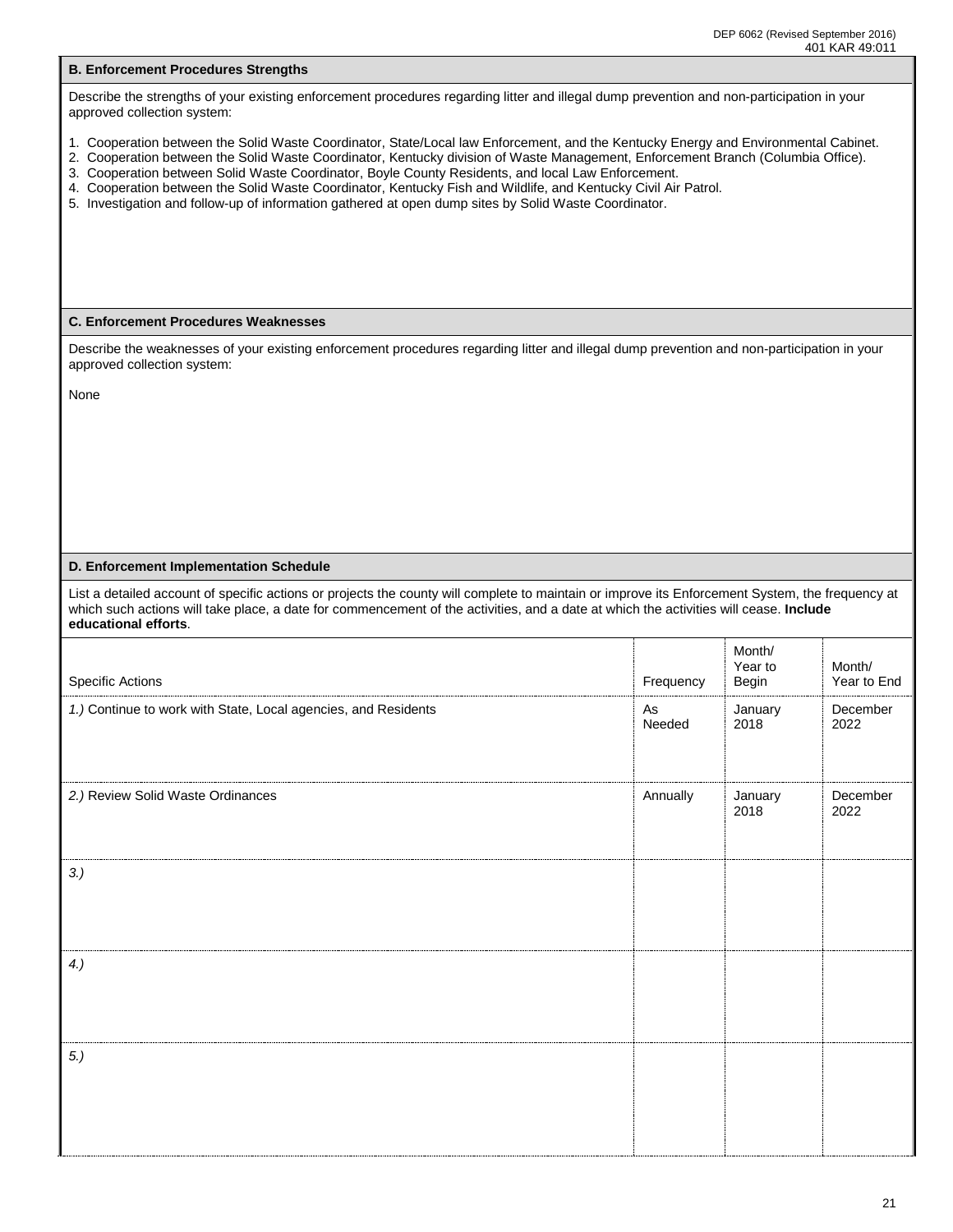# **8. FINANCIAL MECHANISMS**

## **A. Financial Mechanisms**

1. Check all items that apply for the funding of your Solid Waste Program.

Line Item in County Budget D

Collection franchise fees D

109 Taxing Board D

X General Fund

Host agreement fees D

Other (list all): D

*6.)*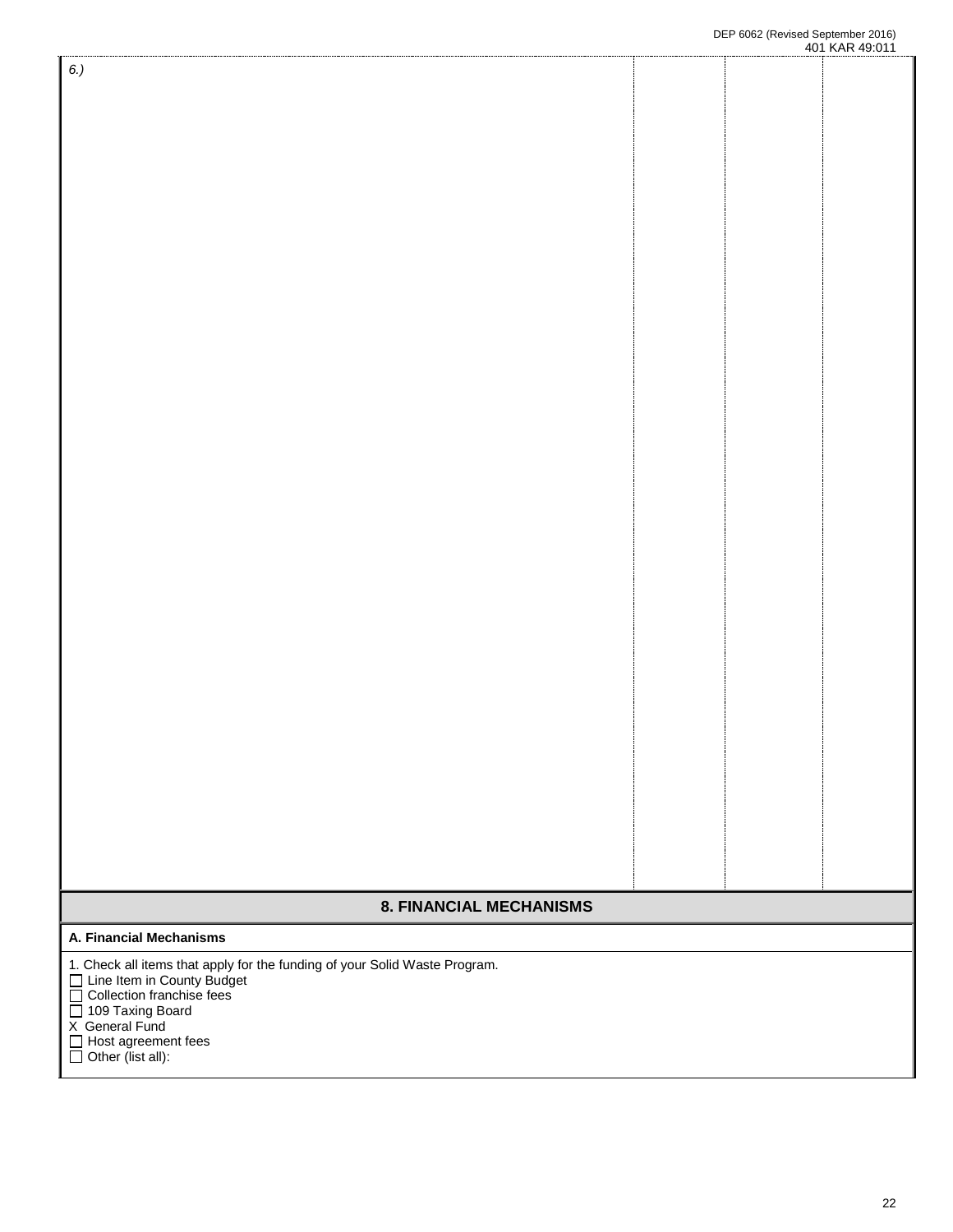- 2. How is the Solid Waste Coordinator's position funded?
- Line Item in County Budget  $\Box$
- Collection franchise fees D
- 109 Taxing Board  $\Box$
- General Fund  $\Box$
- Host agreement fees D
- X Other (list all): Boyle County and the City of Danville (Split)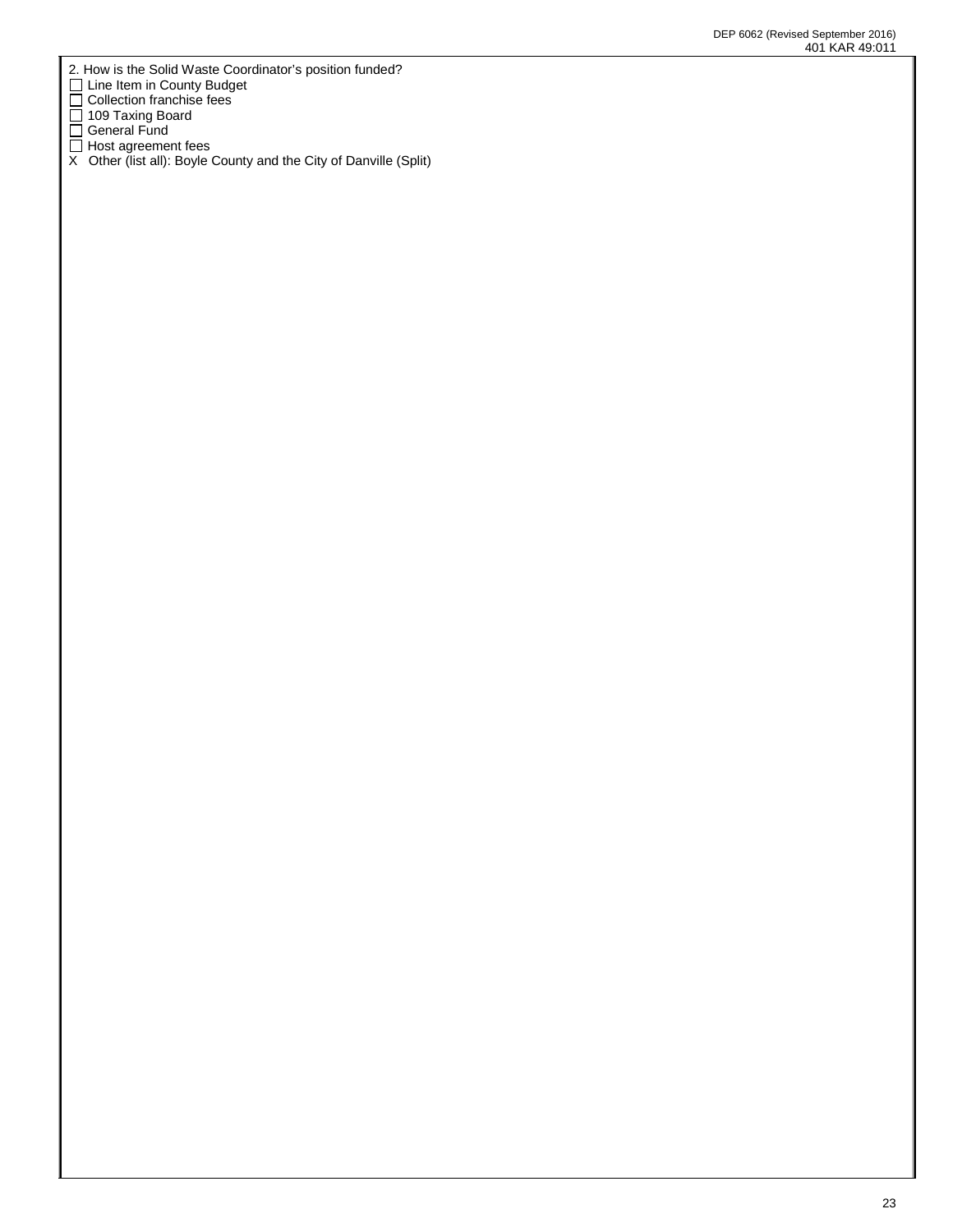3. List all fees/revenues collected by local government for solid waste management. Examples of fees/revenue are: fees charged for disposal facilities under KRS 68.178; fees charged by local government for garbage collection; 109 taxes, franchise and/or permit fees charged by local government; fees charged at transfer stations or convenience centers if owned by local government; and revenue received from the sale of recyclables.

|                                                                                 | <b>Anticipated Amounts Collected</b> |                      |             |                      |                      |
|---------------------------------------------------------------------------------|--------------------------------------|----------------------|-------------|----------------------|----------------------|
| <b>Type of Fees/Revenue:</b>                                                    | 1 <sup>st</sup> Year                 | 2 <sup>nd</sup> Year | 3rd Year    | 4 <sup>th</sup> Year | 5 <sup>th</sup> Year |
| License Fee (per KRS 68.178 for Off-Site Waste<br><b>Management Facilities)</b> | \$                                   | \$                   | \$          | \$                   | \$                   |
| Municipal Garbage Collection (Danville/Perryville)                              | \$947,096                            | 966,037              | 985,357     | 1,005,064            | 1,025,165            |
| Franchise fee                                                                   | \$                                   | \$                   | \$          | \$                   | \$                   |
| Permit fee                                                                      | \$                                   | \$                   | \$          | \$                   | \$                   |
| <b>Transfer station</b>                                                         | \$                                   | \$                   | \$          | \$                   | \$                   |
| Convenience center                                                              | \$                                   | \$                   | \$          | \$                   | \$                   |
| 109 or other tax                                                                | \$                                   | \$                   | \$          | \$                   | \$                   |
| Proceeds from sale of recyclables                                               | \$67,969                             | 69,328               | 70,714      | 72,128               | 73,570               |
| Landfill user fees                                                              | \$                                   | \$                   | \$          | \$                   | \$                   |
| Host agreement                                                                  | \$                                   | \$                   | \$          | \$                   | \$                   |
| General revenue                                                                 | \$1,143,528                          | \$1,172,116          | \$1,201,419 | \$1,231,454          | \$1,262,240          |
| Eastern Kentucky PRIDE                                                          | \$                                   | \$                   | \$          | \$                   | \$                   |
| Grants, Conservation Service                                                    | \$                                   | \$                   | \$          | \$                   | \$                   |
| Grants, State illegal dump                                                      | \$                                   | \$                   | \$          | \$                   | \$                   |
| Grants, State litter abatement                                                  | \$30,097                             | \$30,097             | \$30,097    | \$30,097             | \$30,097             |
| Grants, State Crumb Rubber                                                      | \$                                   | \$                   | \$          | \$                   | \$                   |
| Grants, State HHW Collection Grant                                              | \$15,000                             | \$                   | \$17,000    | \$                   | \$19,000             |
| Grants, State Waste Tire                                                        | \$4,000                              | \$4,000              | \$4,000     | \$4,000              | \$4,000              |
| Grants, State Recycling                                                         | \$166,569                            | \$75,000             | \$75,000    | \$50,000             | \$25,000             |
| Other (specify): City of Danville                                               | \$43,357                             | \$44,440             | \$45,551    | 46,689               | \$47,856             |
| Other (specify): Republic Education Fund                                        | \$5,000                              | \$5,000              | \$5,000     | \$5,000              | \$5,000              |
| Other (specify):                                                                | \$                                   | \$                   | \$          | \$                   | \$                   |
| Other (specify):                                                                | \$                                   | \$                   | \$          | \$                   | \$                   |
| TOTAL AMOUNT ANTICIPATED                                                        | \$2,422,616                          | \$2,366,018          | \$2,434,138 | \$2,444,432          | 2,491,928            |